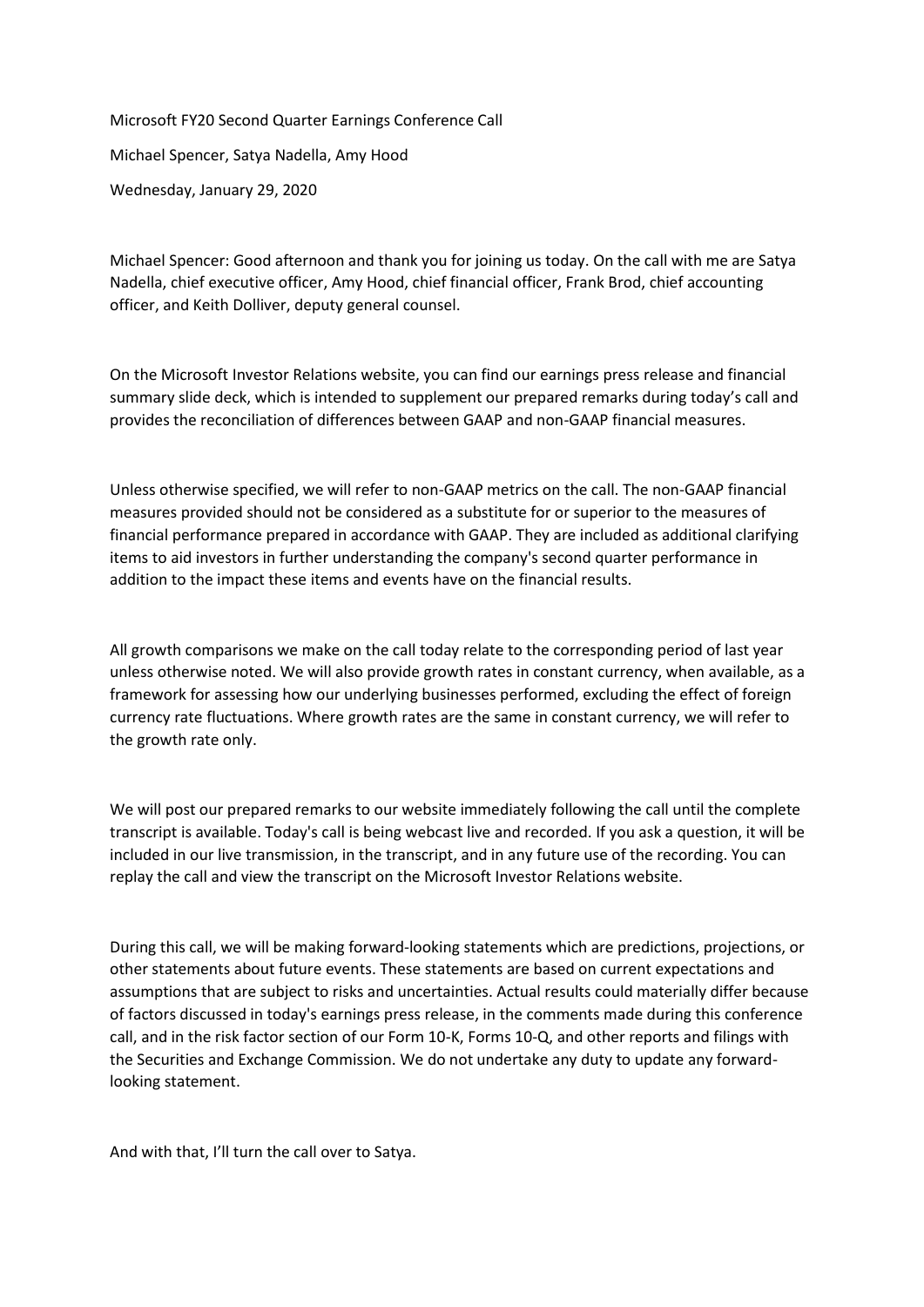Satya Nadella: Thank you, Mike.

It was another strong quarter, with double-digit top and bottom-line growth, driven by the strength of our commercial cloud.

Stepping back from the quarter and reflecting more broadly on the next decade, the defining secular trend will be the increasing rate of digitization of people, places and things.

This malleable power of software will drive productivity growth across all industries – leading to more inclusive economic growth, far beyond the domains of consumer tech today.

Tech spend as a percentage of GDP is projected to double over the next decade.

At Microsoft, we are focused on building the most differentiated tech stack to enable every organization in every industry to build their own digital capability and tech intensity – with a business model that is trusted and aligned with their success in this new era.

Now, I'll briefly highlight our innovation and momentum, starting with Azure.

Every customer will need a distributed computing fabric – across the cloud and edge – to power their mission-critical workloads and meet regulatory and operational sovereignty needs.

We have more datacenter regions than any other cloud provider and will be the first to open in Israel and Qatar, expanding our footprint to 56 in total.

Azure is the only cloud that offers consistency across operating models, development environments, and infrastructure stack – enabling customers to bring cloud compute and intelligence to any connected or disconnected environment.

This quarter, we expanded our portfolio of edge appliances. Azure Stack Edge brings rapid machine learning inferencing closer to where data is generated. And new ruggedized Azure Stack form factors provide cloud capabilities in even the harshest of conditions, like disaster response.

With Azure Arc, we are defining the next generation of hybrid computing. Arc is an industry-first control plane built for a multi-cloud, multi-edge world, helping partners like HPE meet their customers' complex hybrid needs.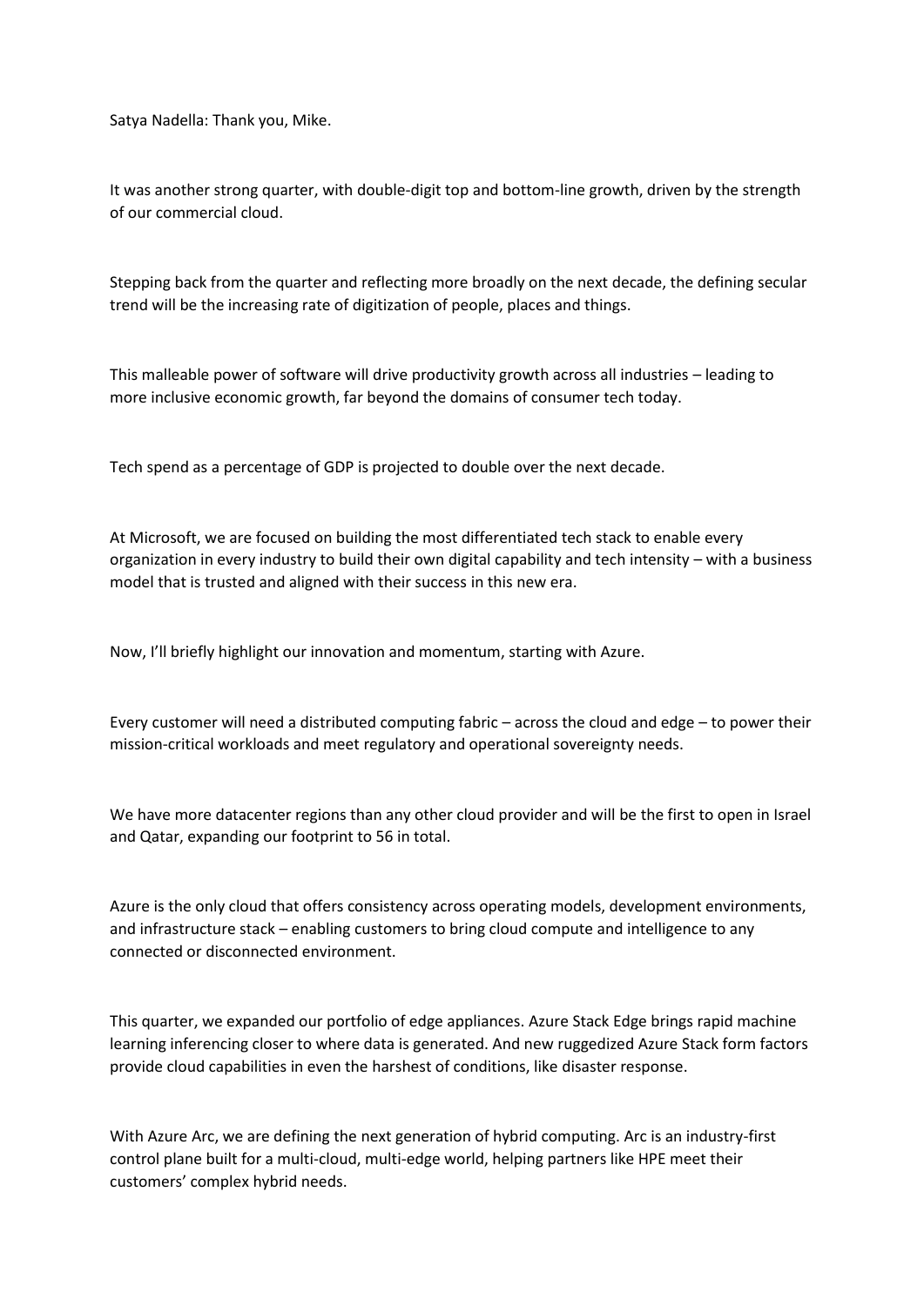Our differentiated approach across the cloud and edge is winning customers.

The U.S. Department of Defense chose Azure to support our men and women in uniform at home, abroad, and at the tactical edge.

And our exclusive partnership with SAP makes Azure the preferred destination for every SAP customer, with large migrations in every industry – from Accenture, to Coca-Cola, to Rio Tinto, to Walgreens Boots Alliance.

We're also going beyond conventional computing architecture, ushering in a new era with Azure Quantum – a full-stack, open ecosystem that enables customers like Ford Motor Company to apply the power of quantum computing today.

There will be 175 zettabytes of data by 2025, up from 40 zettabytes today. Processing this data in real-time will be an operational imperative for every organization.

Azure Synapse is our new limitless analytics service. It brings together big data analytics and data warehousing with unmatched performance, scale, and security. In concert with Power BI, it enables data scientists to generate immediate insights from structured and unstructured data, and build custom AI models. Walgreens Boots Alliance is using Synapse to analyze more than 200 million itemstore combinations so millions of customers can rely on items always being in stock.

In AI, we're seeing rapid adoption across our comprehensive portfolio of AI tools, infrastructure and services. Six billion transactions on Azure Cognitive Services each month. Seven billion documents processed daily with Azure Cognitive Search. Two billion predictions a month using Azure Machine Learning. And 3,500 new conversational agent bots created each week with Azure Bot Service.

Nationwide is using Azure Bot Service to simplify how millions of customers submit claims. And KPMG is using Azure Cognitive Services to transcribe and catalog thousands of hours of calls, reducing compliance costs for its clients by as much as 80 percent.

Now to Security

Cybercrime will cost businesses, governments and individuals \$1 trillion this year. We are the only company that offers integrated, end-to-end identity, security and compliance solutions to protect people and organizations, spanning identity management, devices, cloud apps, data and infrastructure.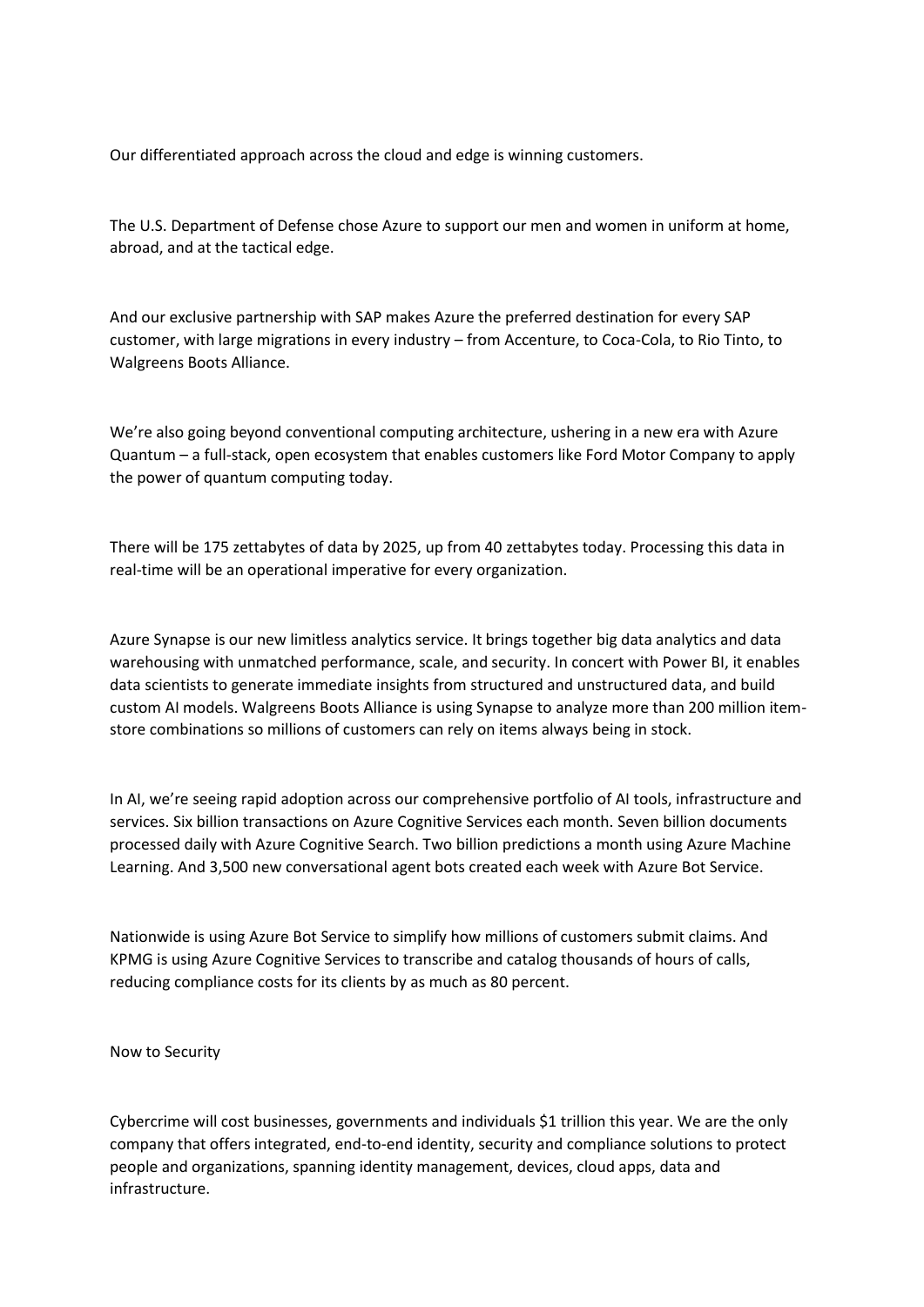Recent CIO surveys affirm our leadership and strong structural position. And customers – from Maersk to Vodafone – are increasingly turning to us to simplify security integration and speed responses to issues. Four months since launch, more than 3,500 customers already rely on Azure Sentinel to detect and mitigate threats.

It's early days, and we are accelerating our investments.

Now to developer tools

From Azure DevOps, to Visual Studio, to GitHub – we offer the most complete developer toolchain – independent of language, framework or cloud.

New capabilities make it easier for any developer to go from idea to code, and code to cloud. Developers can collaborate on the go with the new GitHub mobile app. And GitHub Security Lab addresses the important need to keep open source software secure.

More than 10,000 developers at Adobe are using GitHub to collaborate and create software. Stripe is using GitHub to build the online payment platform of choice for millions of customers. And Chipotle is using our dev tools to power their online ordering system.

Now to Power Platform

We are empowering not only professional developers but those closest to the business problem – from citizen developers to business decision makers – with no code, low code tools so they can create apps and intelligent workflows that solve unique needs.

Today, 2.6 million citizen developers use our Power Platform to make better decisions using selfservice analytics, build a mobile app, automate a business process, or even create a virtual agent – all with no coding experience.

We are innovating in Robotic Process Automation. Power Automate enables customers to turn manual tasks into automated workflows. And Power Virtual Agents enables anyone to build an intelligent bot with just point and click. TruGreen, the largest lawn care company in the U.S., is using both of these solutions to handle customer inquiries and take action.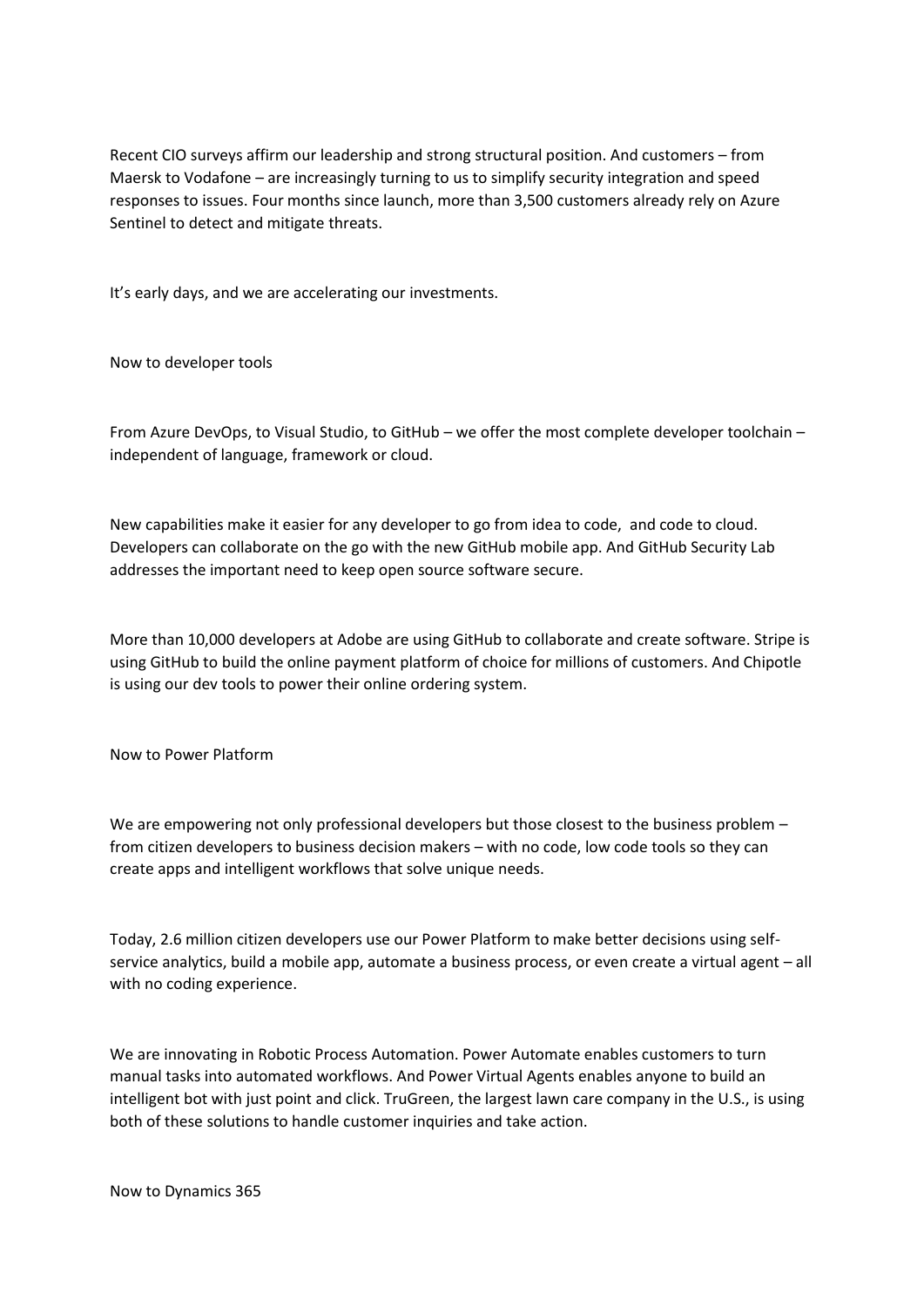The competitiveness of every business going forward will be defined by their ability able to harness the full value of their data. Dynamics 365 enables organizations to move from reactive, siloed transactional processes – to proactive, repeatable, and predictable business outcomes.

Dynamics 365 Customer Insights, that's layered and built on Azure Synapse, is the only Customer Data Platform operating at scale today. AEP Energy is using it to unify first and third-party customer data to increase up-sell and reduce churn.

In retail, Canada Goose is using Dynamics 365 Commerce to unify data across back-office, in-store, and call centers to deliver more personalized shopping experiences.

And, in training, ABB is using Dynamics 365 Guides and Remote Assist to bridge the physical and digital worlds. And, Qantas is using HoloLens 2 for immersive new training experiences.

Now to LinkedIn

LinkedIn continues to create economic opportunity for every member of the global workforce. Every seven seconds someone is hired on LinkedIn.

We saw record levels of member engagement again this quarter. Marketing Solutions remains our fastest growing business as marketers leverage enhanced tools and LinkedIn Pages to connect with our nearly 675 million members.

New data validation features in LinkedIn Sales Navigator help sellers use the power of their LinkedIn network to drive more meaningful customer engagement.

We continue to innovate across our Talent portfolio – including Talent Solutions, Talent Insights, Glint and LinkedIn Learning – to help organizations attract, retain, and develop the best talent. More than 5 million members have already completed LinkedIn's Skill Assessments since its launch last quarter.

Now, turning to Microsoft 365

Microsoft 365 is the only solution that empowers everyone with an integrated, secure experience on any device.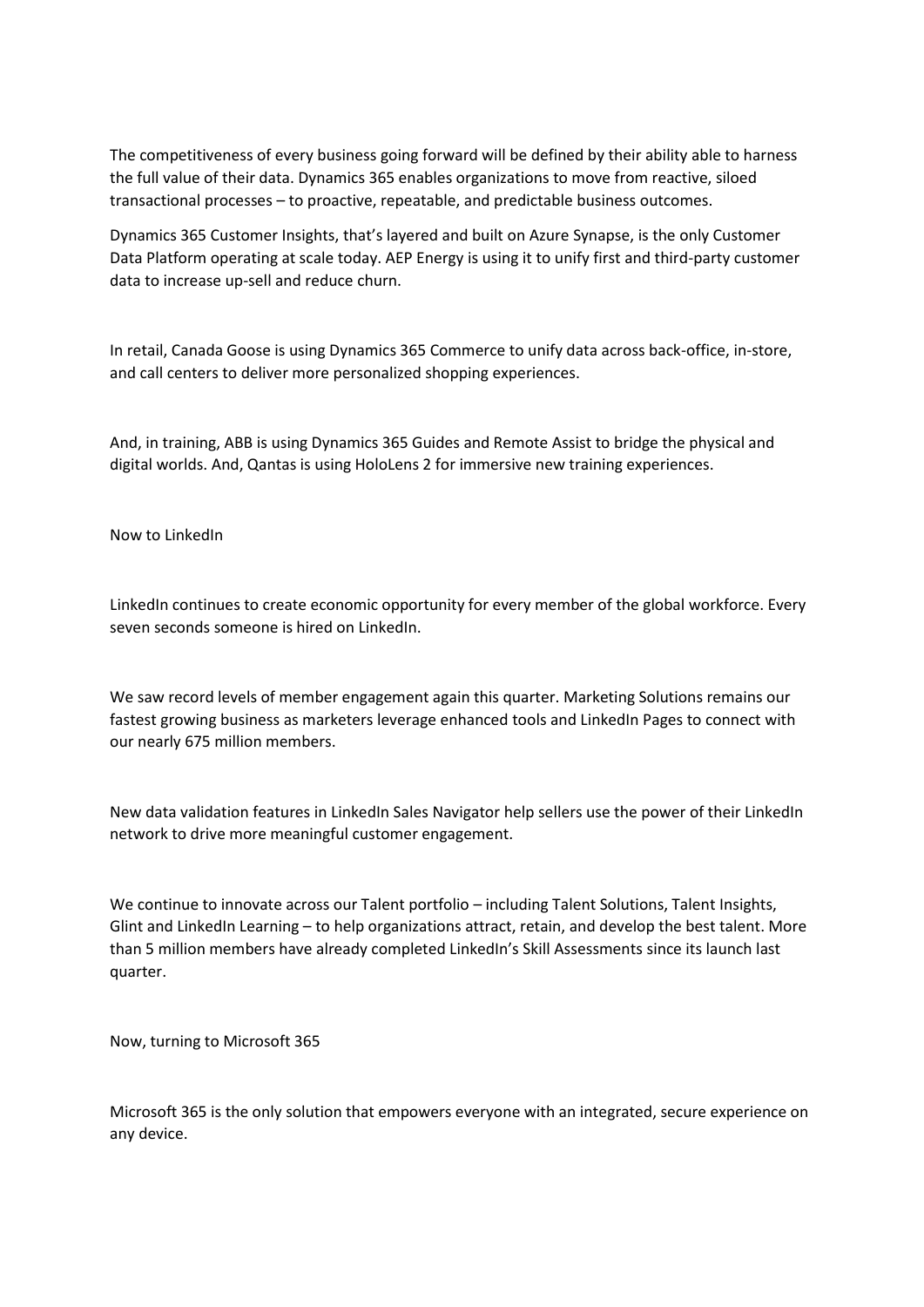Everyday AI in Microsoft 365 is helping people create, collaborate, and convert content into knowledge in a world where computing is abundant, however attention is scarce. Presentations are more persuasive in PowerPoint. Data is more insightful in Excel. Videos more searchable in Stream. And e-mails more actionable with Cortana.

New Project Cortex analyzes massive amounts of information to give people precisely the knowledge they need in the context of the work. And new Microsoft Edge – with enterprise-class security – protects your privacy online and makes it easier to find information at work with Microsoft Search.

Microsoft Teams is the leading hub for teamwork, now with more than 20 million daily active users. People are increasingly engaged across the platform in richer forms of communication and collaboration, participating in more than 27 million meetings a month.

Integrated calendaring, pop out chats, and one touch to join a meeting from your phone keeps work, conversations, and meetings in context – eliminating the need to bounce back and forth between apps.

We are reimagining the meeting rooms of the future, with Teams integrations with Cisco Webex and new devices from Lenovo. And our partnership with Samsung, along with the new "walkie talkie" feature in Teams, gives firstline workers the technology they need to be more collaborative, productive, and secure on the go.

All this innovation is driving usage. 64,000 employees at L'Oréal are using Teams, and more than 70,000 firstline employees at IKEA are moving to Teams for shift management. From Nestle to Tesco, the world's largest companies are choosing Microsoft 365. And we continue to see increased demand for our premium offerings from customers like AXA, Rockwell Automation, Berkshire Hathaway Specialty Insurance, and Duracell.

This holiday, we expanded our family of Surface devices, creating new categories that benefit the entire OEM ecosystem. And, at CES, our partners showcased innovative Windows 10 devices – from incredibly thin and light laptops, to powerful gaming rigs, to new dual screen designs.

Finally, Gaming

We continue to invest to reach gamers across every endpoint – mobile, PC, and console.

xCloud is off to a strong start, transforming how games are distributed, played, and viewed, with hundreds of thousands of people participating in initial trials. We set a new record for Xbox Live monthly active users again this quarter, led by strength off-console. Xbox Game Pass subscribers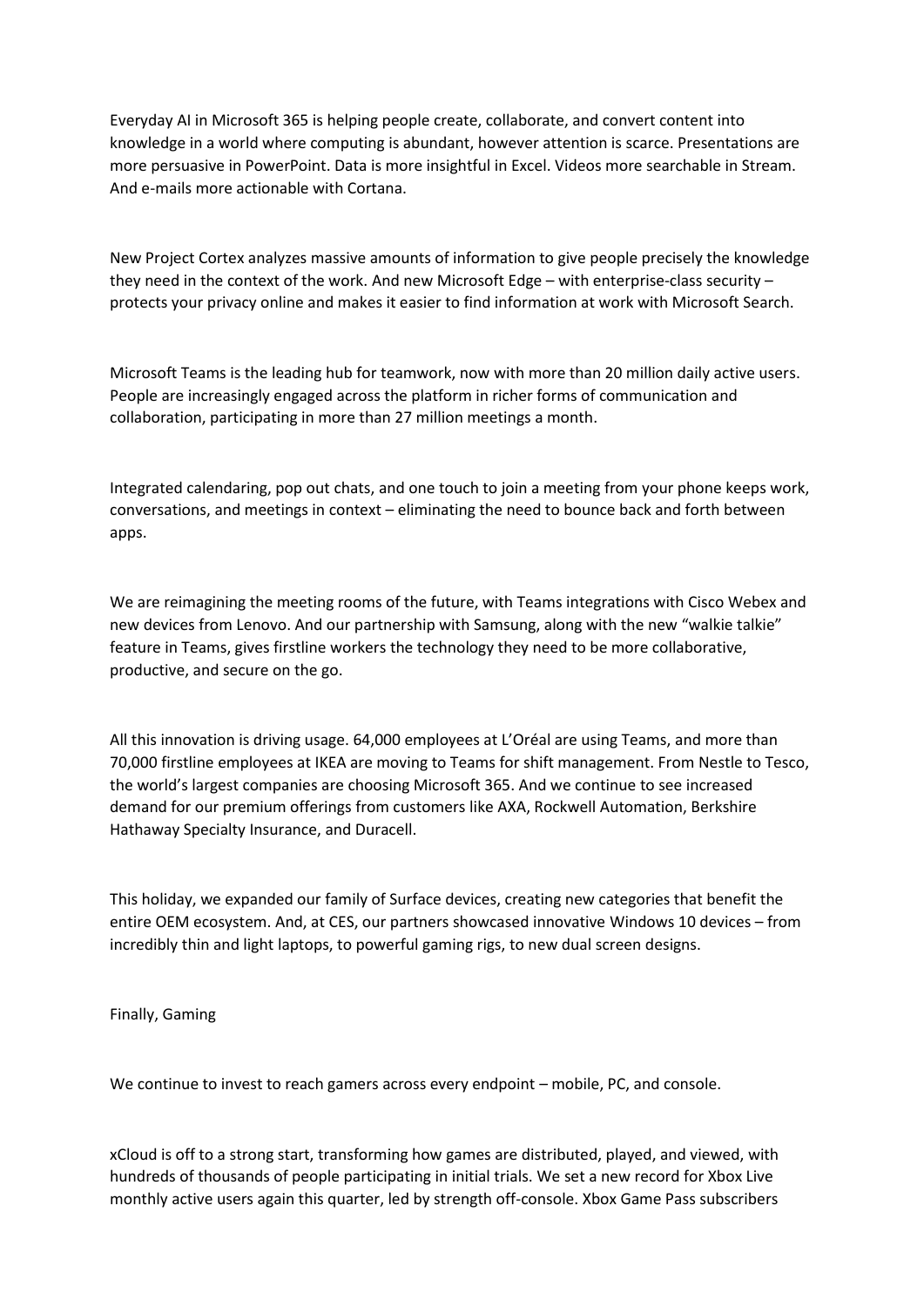more than doubled this quarter. And the Xbox Series X – announced last month – will be our most powerful console ever.

In closing, we are expanding our opportunity across all our businesses.

Along with this opportunity, we recognize the responsibility we have to ensure the technology we build is always inclusive, trusted, and is creating a more sustainable world.

Our customers see this urgent need and are looking to us  $-$  in partnership with them  $-$  to take action.

That's why we announced an ambitious new sustainability commitment. Microsoft will be carbon negative by 2030, and by 2050, we will remove all the carbon we've emitted since the company was founded in 1975. And our \$1 billion Climate Innovation Fund will accelerate the development of carbon reduction and removal technologies.

We will continue to innovate alongside customers with profitable, sustainable solutions that expand their opportunity.

With that, I'll hand it over to Amy who will cover our financial results in detail and share our outlook.

I look forward to rejoining you after for questions.

## Amy Hood:

Thank you, Satya, and good afternoon everyone.

This quarter, revenue was \$36.9 billion, up 14 percent and 15 percent in constant currency. Gross margin dollars increased 22 percent and 25 percent in constant currency. Operating income increased 35 percent and 39 percent in constant currency. And earnings per share was \$1.51, increasing 37 percent and 41 percent in constant currency, when adjusting for the net charges related to TCJA from the prior year.

Our sales teams and partners again delivered strong commercial results and we continued to benefit from favorable secular trends. From a geographic perspective, we saw broad-based strength across all markets.

In our commercial business, we continued to see strong demand for our differentiated hybrid and cloud offerings with increased customer commitment to the Azure platform. And the unique value of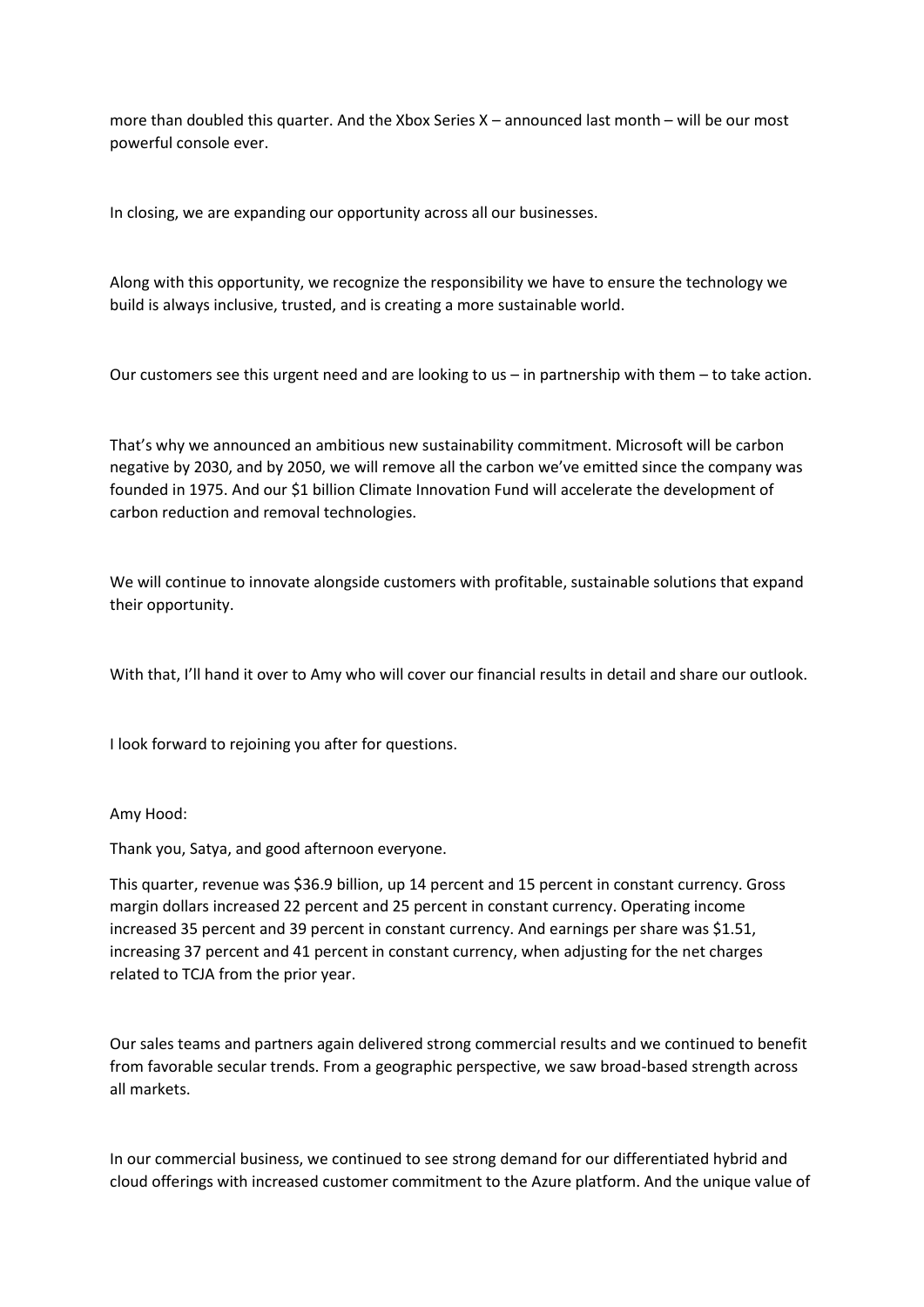Microsoft 365, bringing together Office 365, Windows 10, and Enterprise Mobility and Security as a secure, intelligent solution, again drove adoption by both new and existing customers.

As a result, commercial bookings growth was ahead of expectations, increasing 31 percent and 30 percent in constant currency, with a high volume of new business and strong renewal execution. Our commercial remaining performance obligation was \$90 billion, up 30 percent year over year, driven by long-term customer commitments.

Commercial Cloud revenue was \$12.5 billion, growing 39 percent and 41 percent in constant currency. Commercial Cloud gross margin percentage increased 5 points year over year to 67 percent, driven again by material improvement in Azure gross margin percentage, which more than offset sales mix shift to Azure.

Company gross margin percentage was 67 percent, up 5 points year over year, driven by favorable sales mix and improvement across all three of our segments. In the quarter, gross margin percentage benefitted from lower console sales, stronger than expected software licensing results, and improvement in our commercial cloud gross margin percentage.

In line with expectations, FX reduced revenue growth by 1 point and had no impact on operating expense growth. The FX impact on COGS growth was slightly more favorable than expected and reduced growth by 1 point.

Operating expense grew 9 percent, slightly below expectations, primarily driven by lower program spend.

And operating margins expanded this quarter as a result of higher gross margins and operating leverage through disciplined decisions to invest in strategic and high growth areas.

Now to our segment results.

Revenue from Productivity and Business Processes was \$11.8 billion, increasing 17 percent and 19 percent in constant currency, ahead of expectations, driven by both our commercial and consumer businesses.

Office commercial revenue grew 16 percent and 18 percent in constant currency with roughly 3 points of on-premises benefit, primarily from transactional strength in Japan. Office 365 commercial revenue growth of 27 percent and 30 percent in constant currency was again driven by installed base growth across all workloads and customer segments as well as higher ARPU. Office 365 commercial seats grew 21 percent with an increasing mix from our Microsoft 365 suite.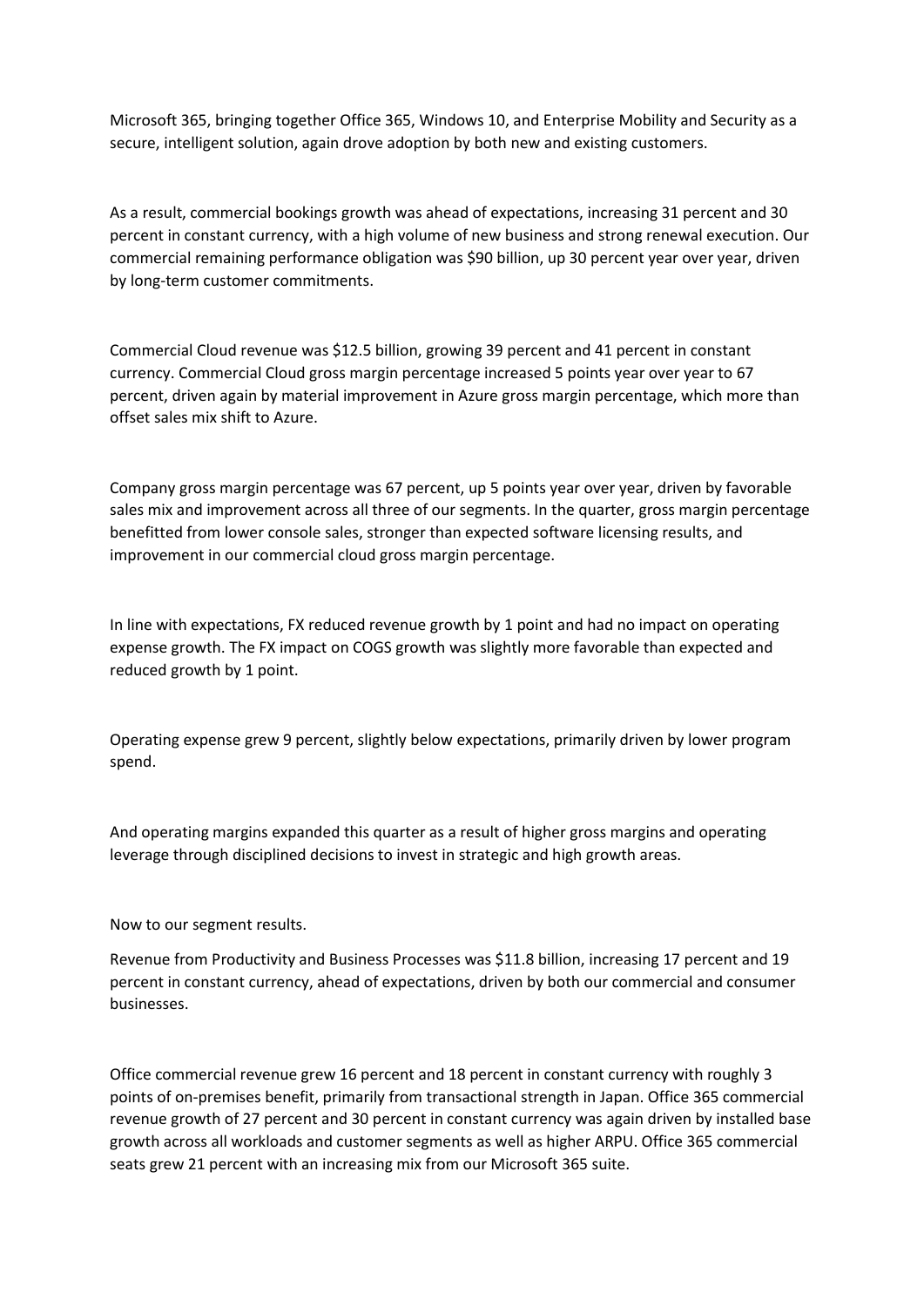Office consumer revenue grew 19 percent and 20 percent in constant currency, driven by growth in Office 365 subscription revenue. This quarter, growth was also impacted by roughly 7 points of benefit from transactional strength in Japan and 5 points of benefit from the low prior year comparable related to the timing of Office 2019 purchases. Office 365 consumer subscribers grew to 37.2 million.

Dynamics revenue grew 12 percent and 15 percent in constant currency. Dynamics 365 revenue increased 42 percent and 45 percent in constant currency with continued momentum in the number of customers adopting multiple Dynamics 365 workloads.

LinkedIn revenue increased 24 percent and 26 percent in constant currency with continued strength across all businesses, highlighted by Marketing Solutions growth of 42 percent. LinkedIn sessions increased 25 percent with record levels of engagement again this quarter.

Segment gross margin dollars increased 21 percent and 23 percent in constant currency and gross margin percentage increased 2 points year over year as improvements in Office 365 and LinkedIn margins more than offset an increase in cloud revenue mix.

Operating expense increased 12 percent driven by continued investment in LinkedIn and cloud engineering. And operating income increased 29 percent and 33 percent in constant currency.

Next, the Intelligent Cloud segment. Revenue was \$11.9 billion, increasing 27 percent and 28 percent in constant currency, ahead of expectations, driven by continued customer demand for our hybrid offerings. On a significant base, server products and cloud services revenue increased 30 percent and 32 percent in constant currency. Azure revenue grew 62 percent and 64 percent in constant currency driven by another quarter of strong growth in our consumption based business across all customer segments.

In our per-user business, our enterprise mobility installed base grew 35 percent to over 127 million seats, with continued benefit from Microsoft 365 suite momentum.

And our on-premises server business grew 10 percent and 12 percent in constant currency, with roughly 4 points of benefit from the end of support for Windows Server 2008, in addition to the continued strength of our hybrid and premium solutions. Nearly one third of our Windows Server and SQL Server enterprise customers are already using our hybrid use benefits to deploy Azure, reflecting the value and flexibility of these offerings.

Enterprise Services revenue increased 6 percent and 7 percent in constant currency driven by growth in Premier Support Services.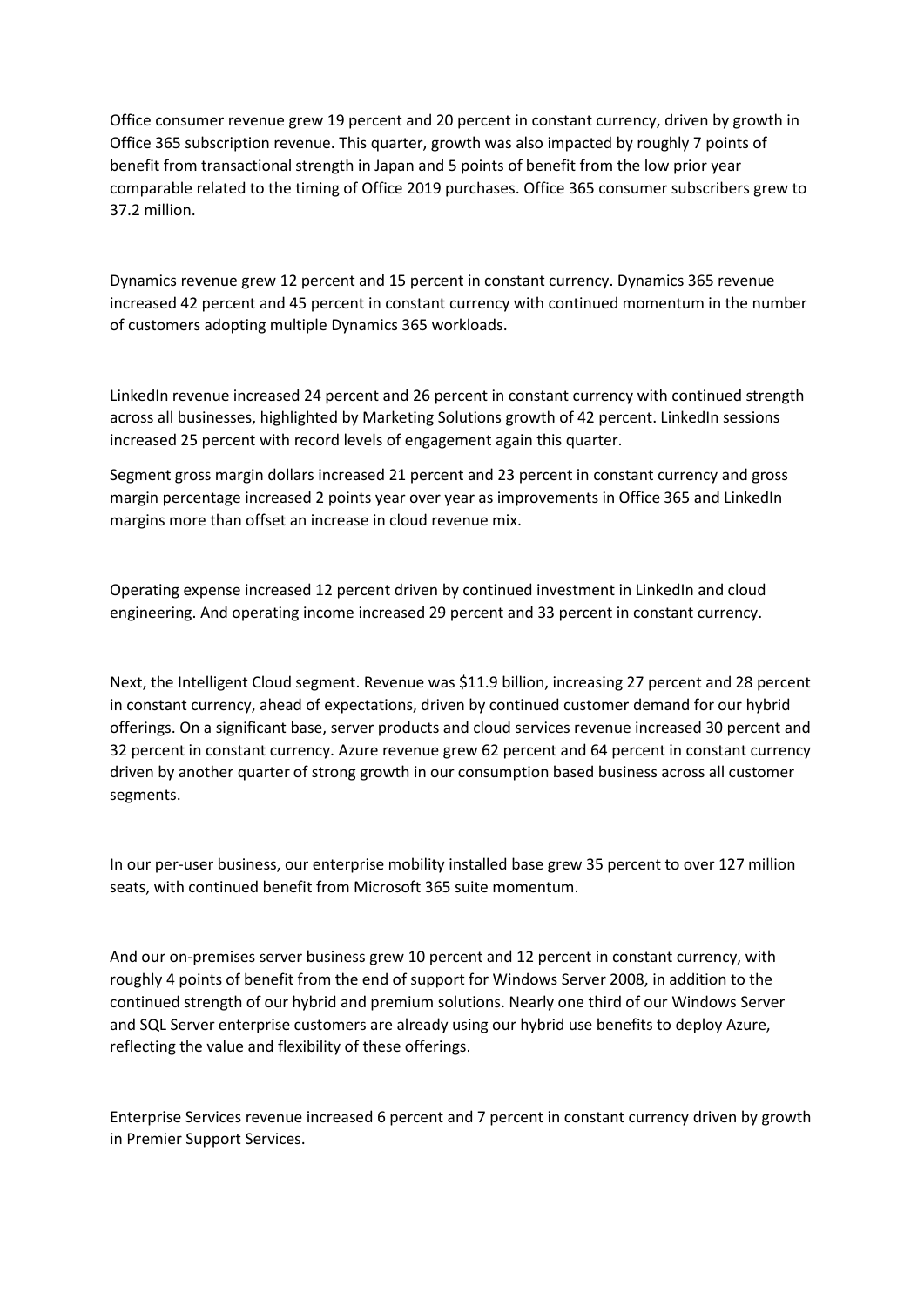Segment gross margin dollars increased 28 percent and 31 percent in constant currency and gross margin percentage increased 1 point year over year as another quarter of material improvement in Azure gross margins more than offset the growing mix of Azure IaaS and PaaS revenue.

Operating expense increased 18 percent primarily driven by continued investments in Azure.

Operating income grew 38 percent and 42 percent in constant currency.

Now to More Personal Computing. Revenue was \$13.2 billion, increasing 2 percent and 3 percent in constant currency, ahead of expectations as better than expected performance across our Windows businesses more than offset lower than expected Search and Surface revenue.

In Windows, overall PC market growth was stronger than we expected and benefited from the low prior year comparable related to the timing of chip supply to our OEM partners. OEM Pro revenue, which makes up roughly 40 percent of total Windows revenue, grew 26 percent driven by continued momentum in advance of Windows 7 end of support and strong Windows 10 demand. The benefit from the low prior year comparable drove roughly 11 points of growth.

OEM Non-Pro revenue, which makes up roughly 20 percent of total Windows revenue, increased 4 percent. This quarter, continued pressure in the entry level category was more than offset by roughly 7 points of benefit from the low prior year comparable and the timing of license purchases from an OEM partner. Inventory levels ended the quarter in the normal range.

Windows commercial products and cloud services revenue, which makes up roughly 30 percent of total Windows revenue, grew 25 percent and 27 percent in constant currency, again driven by strong demand for Microsoft 365 which carries higher in-quarter revenue recognition.

The remainder of the Windows business is made up of our other licensing and services components.

Surface revenue increased 6 percent and 8 percent in constant currency, lower than expected, as continued strong momentum in the commercial segment was partially offset by execution challenges in the consumer segment.

Search revenue ex TAC increased 6 percent and 7 percent in constant currency, below expectations, primarily driven by lower Bing volume.

And in Gaming, revenue declined 21 percent and 20 percent in constant currency, in line with expectations, driven by lower console sales as we approach the next Xbox launch. Xbox content and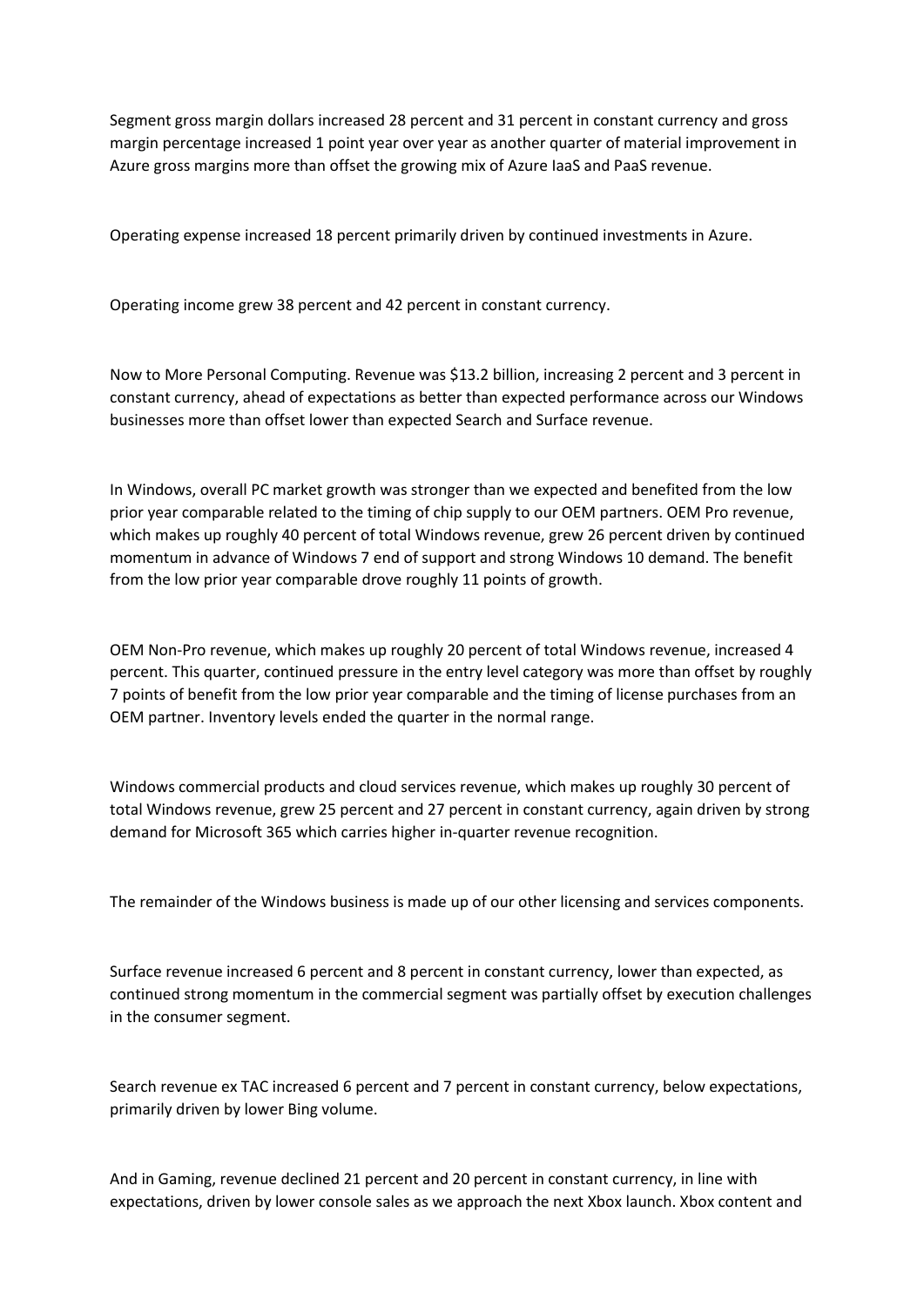services revenue declined 11 percent and 9 percent in constant currency as the impact from a strong third party title in the prior year more than offset continued growth in Game Pass subscribers and Minecraft.

Segment gross margin dollars increased 18 percent and 20 percent in constant currency and gross margin percentage increased 7 points year over year due to higher margin sales mix.

Operating expense declined 5 percent as redeployment of engineering resources to higher growth opportunities was partially offset by Gaming investments, primarily in first party content. As a result, operating income grew 41 percent and 45 percent in constant currency.

Now back to total company results.

In line with expectations, capital expenditures including finance leases were \$4.5 billion, up 17 percent year over year, driven by ongoing investment to meet growing demand for our cloud services. Cash paid for PP&E was \$3.5 billion.

Cash flow from operations was \$10.7 billion and increased 20 percent year over year driven by healthy cloud billings and collections. Free cash flow was \$7.1 billion and increased 37 percent, reflecting the timing of cash payments for PP&E.

Other income was \$194 million, higher than anticipated, due to the recording of mark-to-market gains in our equity portfolio.

Our effective tax rate was slightly above 17 percent, in line with expectations.

And finally, we returned \$8.5 billion to shareholders through share repurchases and dividends.

Now let's move to our outlook.

Assuming current rates remain stable, we expect FX to decrease revenue at both the company and individual segment level by approximately 1 point and have no impact on total company COGS and operating expense growth.

In our commercial business, we expect consistent execution and continued demand for our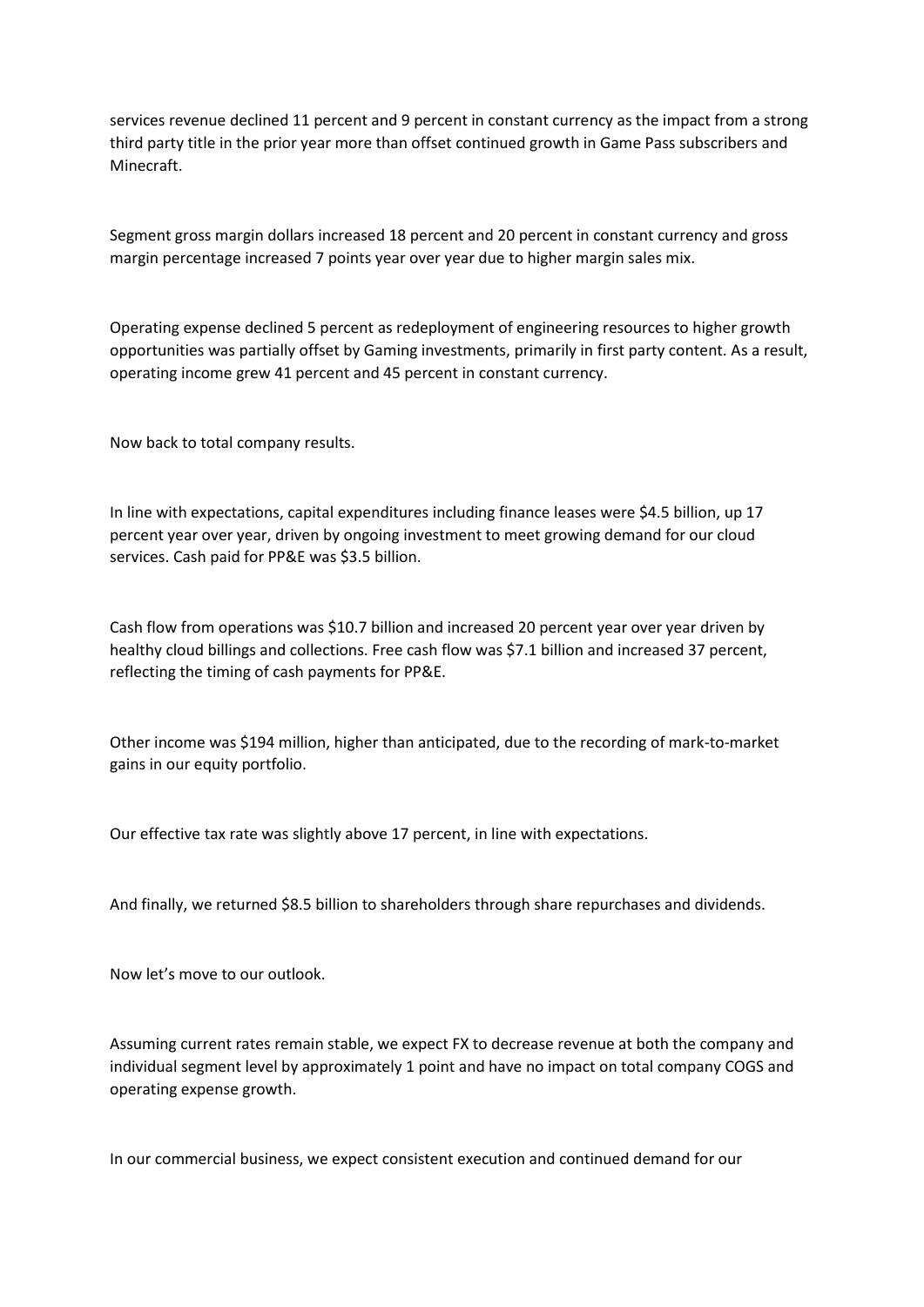hybrid solutions to drive another strong quarter. Commercial bookings growth should again be healthy, but will be impacted by materially lower growth in the Q3 expiry base. Commercial cloud gross margin percentage will continue to improve year over year, although at a lower rate than last quarter given the growing mix of Azure consumption-based services. And we expect a sequential dollar increase in our capital expenditures, as we continue to invest to support growing demand.

Now to segment guidance.

In Productivity and Business Processes, we expect revenue between \$11.5 and \$11.7 billion driven by continued double digit growth across Office commercial, Dynamics, and LinkedIn.

For Intelligent Cloud, we expect revenue between \$11.85 and \$12.05 billion. In Azure, revenue growth will continue to reflect a balance of strong growth in our consumption based business and moderating growth in our per-user business, given the size of the installed base. Growth in our onpremises server business should be high single digits, again driven by strong hybrid demand, as well as some continued benefit related to the end of support for Windows Server 2008.

In Enterprise Services, we expect revenue growth to be slightly higher than last quarter.

In More Personal Computing, we expect revenue between \$10.75 and \$11.15 billion.

In Windows, overall OEM revenue growth should be in the low to mid-single digits and continue to reflect healthy Windows 10 demand, the end of support for Windows 7, and the supply chain's ability to meet demand. The wider than usual range in the More Personal Computing segment reflects uncertainty related to the public health situation in China.

In Windows commercial products and cloud services, we expect another quarter of healthy double digit revenue growth, driven by continued Microsoft 365 suite momentum and some benefit from Windows 7 extended support agreements.

In Surface, we expect revenue growth in the low single digits as we work through the execution challenges in the consumer segment.

In Search ex-TAC, we expect revenue growth similar to Q2.

And in Gaming, we expect revenue to decline in the low double-digit range, driven by the continuation of the console trend as we near the launch of Xbox Series X, as well as lower transaction volume on a third party title.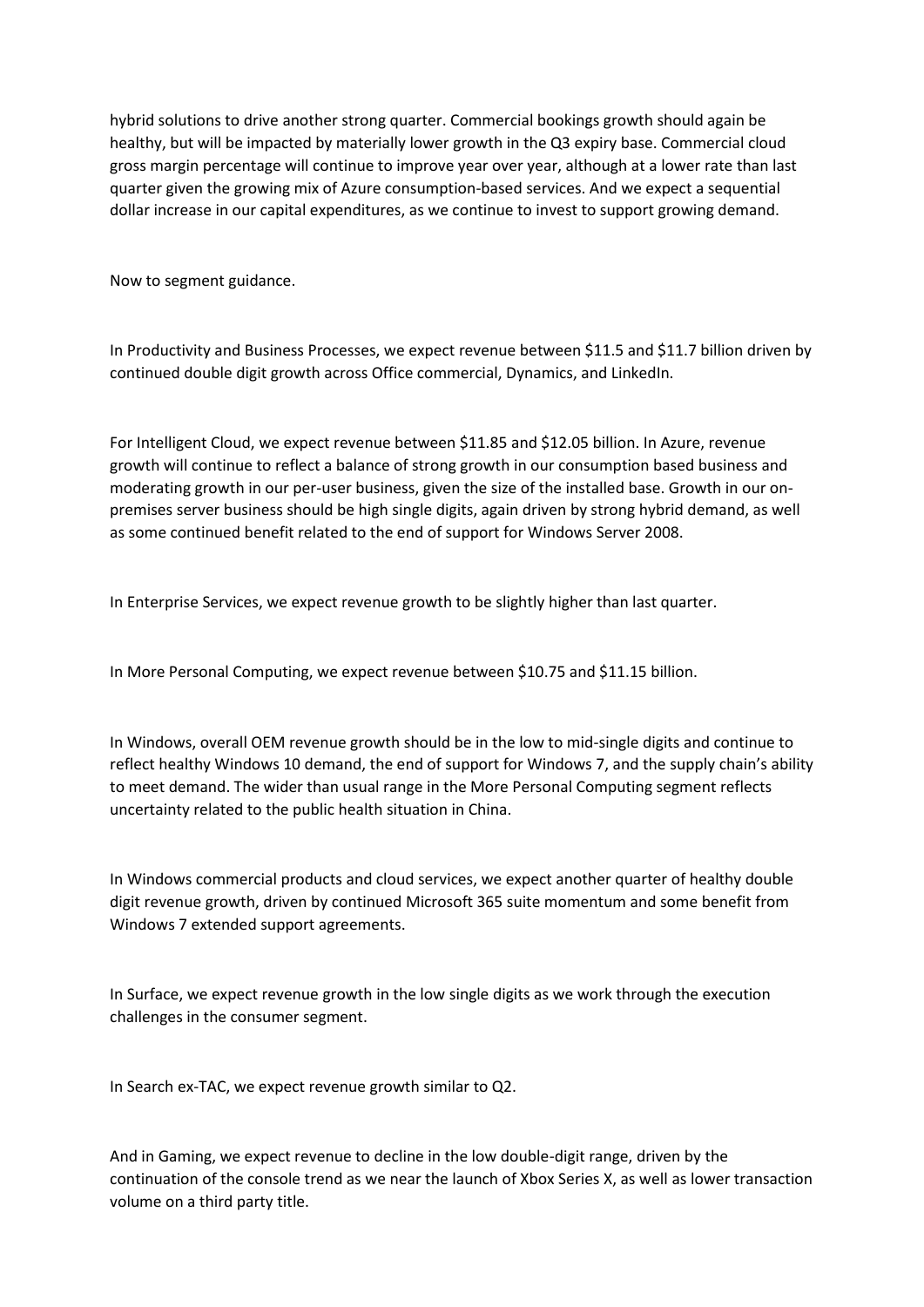Now back to overall company guidance.

We expect COGS of \$11.05 to \$11.25 billion and operating expense of \$11.2 to \$11.3 billion.

In other income and expense, interest income and expense should offset each other.

And finally, we expect our Q3 effective tax rate to be slightly below our full year rate of 17 percent, due to the timing of equity vests.

Now let me share some additional comments on the full year.

At the company level, we continue to expect double digit revenue and operating income growth, driven by the continued strength of our commercial business.

For operating expense, as a result of lower spend in H1, we now expect full year growth between 10 and 11 percent.

And finally, given our strong H1 results, particularly in high margin businesses, as well as the expected sales mix for the remainder of the year, we now expect operating margins to be up roughly 2 points year over year, even as we invest with significant ambition in strategic and high growth areas in the second half of the year.

With that, Mike, let's go to Q&A.

MICHAEL SPENCER: Thanks, Amy. We'll now move over to Q&A. Out of respect to others on the call, we request the participants please only ask one question. Operator, can you please repeat your instructions?

OPERATOR: Our first question comes from the line of Mark Moerdler with Bernstein. Please proceed.

MARK MOERDLER, Bernstein Research: Thank you very much, and congratulations on a really strong. I'd like to look at Azure. Can you give a little bit more details on what's driving the Q-over-Q acceleration and the revenue growth? Are we seeing large contracts starting to ramp? Are there other factors that are kicking in that are helping that? And Satya, can you also give us some sense of what you think about the impact if xCloud is successful on Azure? Thank you.

SATYA NADELLA: Sure. Thanks, Mark, for the question. I think, overall, in terms of the Azure momentum, it's sort of the thing that we've seen even in the previous quarters, which is we have a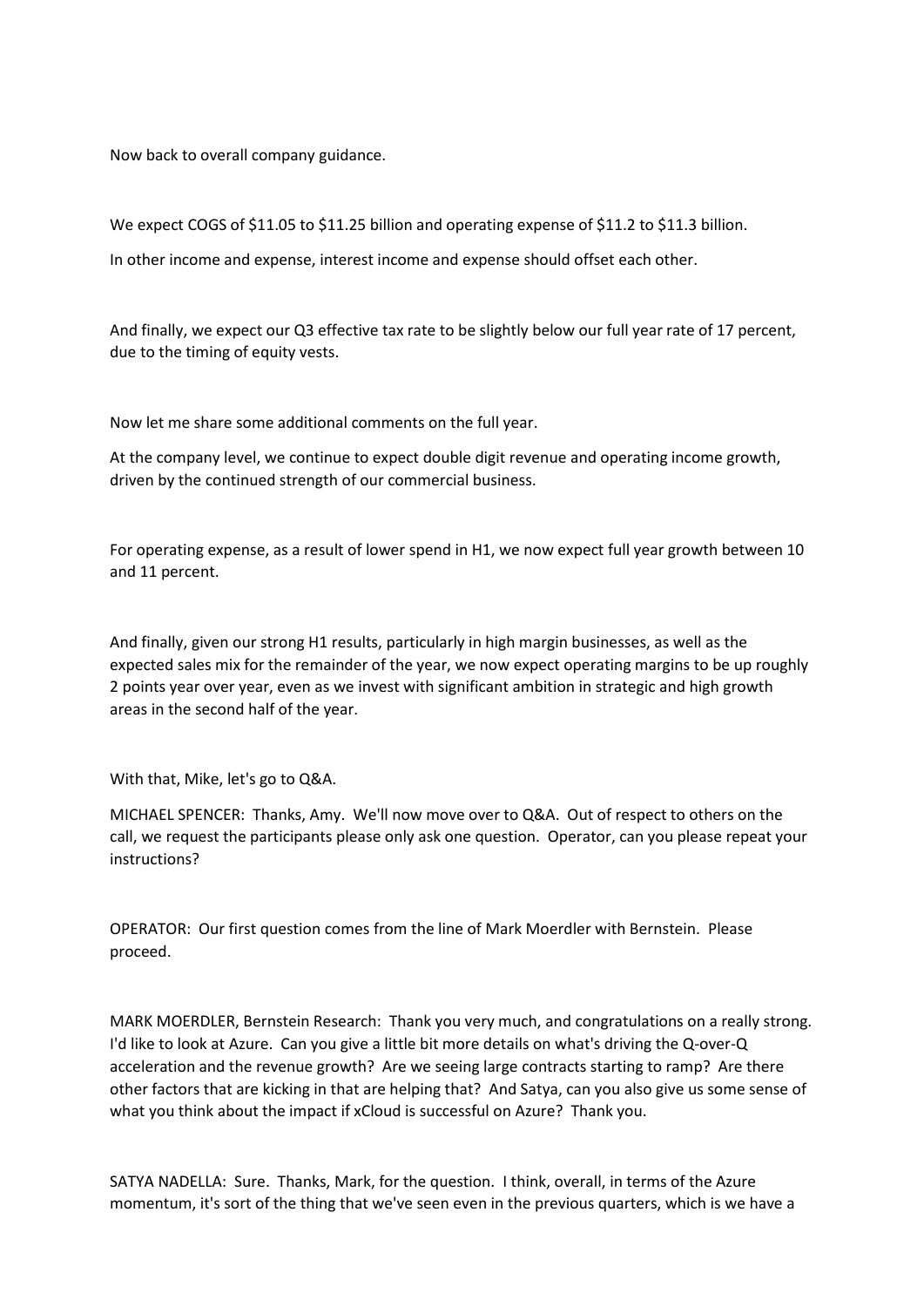stack that is, from infrastructure to the PaaS services, that's fairly differentiated. I mean, I went through some of the things that we even announced at our Ignite conference.

Take something like Azure Arc. The fact that we have a control plane for hybrid computing that is multi-cloud, multi-edge, that's a pretty differentiated aspect of it. And the data side, both on the transactions on the OLTP side, as well as on the analytic side, we now have cloud-native databases, and Azure Synapse I think is a very competitive product. So, that's what you see play out in terms of a customer adoption and the growth there.

xCloud I think is a great workload. I mean, we've always had the mantra of first party equals third party, whether it is any of the workloads internally really helping us understand the new patterns, which then of course third parties can use. And you can see that, even in terms of how Sony will use some of the same infrastructure capabilities. So, we're excited about what xCloud teaches us, but more importantly, we're excited about how others in the ecosystem can use the same capability for their streaming needs.

AMY HOOD: And Mark, to your question on a little bit about the reacceleration in the Azure growth rate, let me divide that into its components. We did have a very good and healthy broad base consumption growth, especially in IaaS and PaaS. I think actually Satya touched on one of the important parts that we started to see this quarter. It was not only good workload migration work, strong growth in the optimization of the workloads already running, but also some of these new PaaS workloads, like Synapse and Cosmo DB, and Arc are really starting to add some momentum in that part of the stack, as well, which is important.

The SaaS component, or the per-user component, also tends to be where you'll get some variability, as well. We did have a good SaaS component quarter, in addition to the healthy base, and that does result in some movement in that number from quarter to quarter, and in particular, I think Microsoft 365 suite, actually, and the momentum we've got in security, and management, and mobility is a big contributor to that.

And of course, just the type of contracts that get signed, whether that's for the consumption layer in particular, can have some impact, quarter-to-quarter, in a couple of points. So, there will be some variability in that number, but the underlying fundamentals across both the consumption and peruser were quite good.

MARK MOERDLER, Bernstein Research: Perfect. I really do appreciate. Thank you, and again, congrats.

MICHAEL SPENCER: Thanks, Mark. Operator, we'll take the next question, please.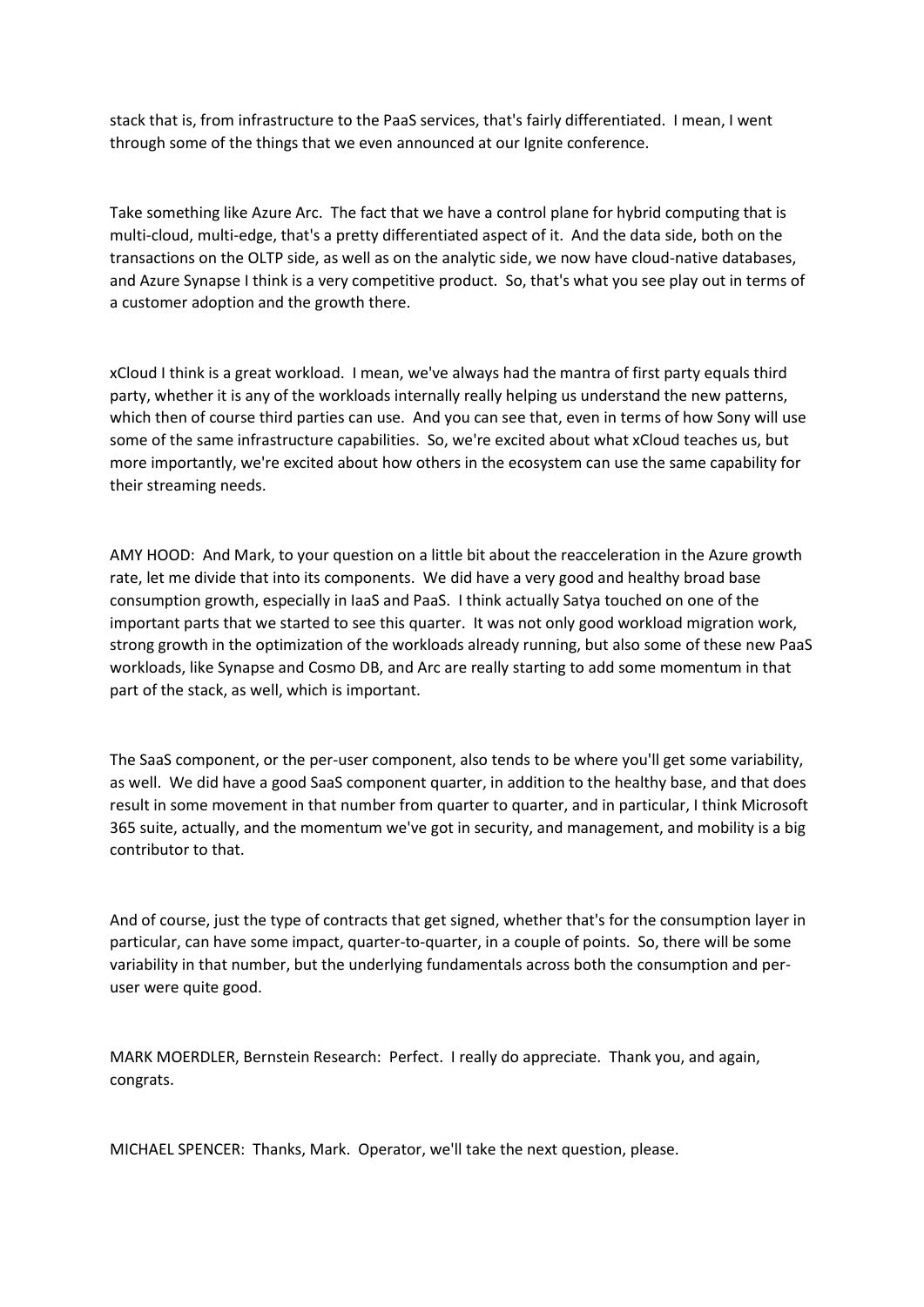OPERATOR: Thank you. Our next question comes from the line of Keith Weiss with Morgan Stanley. Please proceed.

KEITH WEISS, Morgan Stanley: Thanks for taking the question, and very, very nice quarter. Coming out of the Ignite conference, I wanted to sort of get your views on progress with developers broadly, particularly after the GitHub acquisition. Can you talk to us a little bit about how that's kind of impacted your traction with stuff like Dev Ops Studio and your developer tools, and also how that's kind of changed the dynamic around Azure? Has that become a real competitive differentiation and changed at all the competitive dynamic with guys like AWS and GCP out there in the marketplace?

SATYA NADELLA: Yeah. First of all, thanks, Keith, for the question. We are very excited about what's happening with the developer offering. I mean, at some level, I think of what we're doing between Visual Studio and Azure Dev Ops and GitHub as effectively coming together as a compelling developer SaaS solution in the same class as any other SaaS solution from Microsoft around productivity and communication, because one of the datapoints I love to use is the number of developers in the non-tech sector is now more than in the tech sector. This is software engineers, and that's going to only increase in the world, going forward.

So, we want to build the best tool chain. After all, that's who we are, as a company. We love building tools for developers.

And so, by the way, we're not focused only on Azure. For developers who use our tool chains, they can target any cloud, any edge device. And so, this is not sort of means to some end. We've always been clear about it; it's an end to itself.

But that said, of course, having this tool chain will help us overall, both with essentially what is, by itself, a high-margin tools as a SaaS business, as well as, of course, developers who are going to be in our ecosystem. But we want to stay true to that ethos of opensource, GitHub and do the best tools.

In fact, just this last quarter, you saw even some of the tools being adopted by Facebook engineering. And that's I think a testament to the progress that's been made by Microsoft.

AMY HOOD: And I would just add to that, Keith, this is an important area for us to continue to invest in. The opportunity Satya talked about is at the developer SaaS level. And so, whether you see us investing in GitHub or in the Azure tool chain, this will be a place that we'll continue to see as an opportunity for growth.

KEITH WEISS, Morgan Stanley: Excellent. Thank you very much, guys.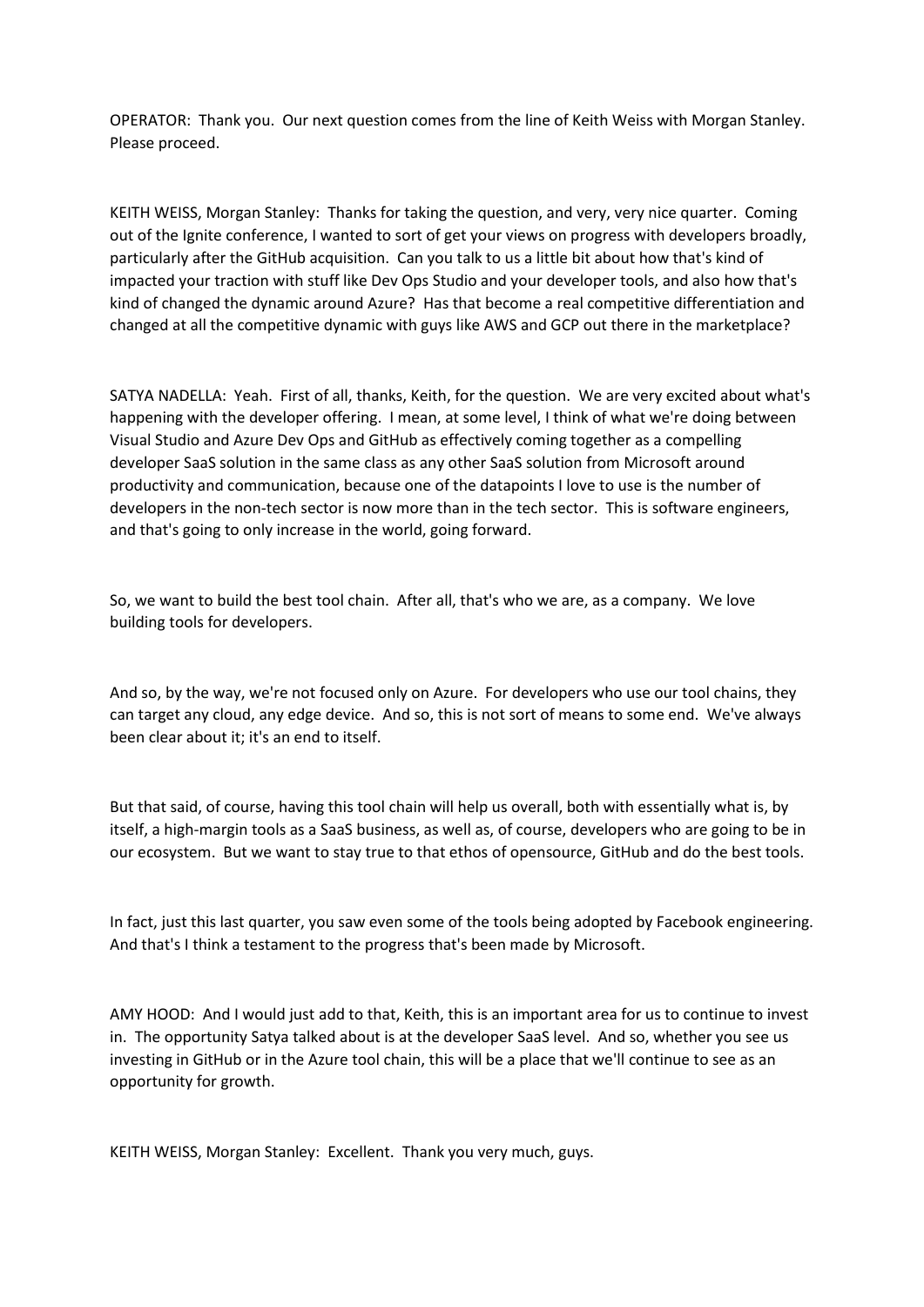MICHAEL SPENCER: Thanks, Keith. Operator, we'll move to the next question, please.

OPERATOR: Thank you. Our next question comes from the line of Karl Keirstead with Deutsche Bank. Please proceed.

KARL KEIRSTEAD, Deutsche Bank: Thanks. Amy, I'd love to ask you a gross margin question. Beginning in your third quarter or the current March quarter, we've been bracing for gross margins to trend flat or even down, year-over-year, given the sales mixed shifts that you and your IR team have long warned us about. Yet, when I take your REVS guide and your COGS guide, it equates to 3Q gross margins of 68 percent, which are actually up about 150 bps, year-over-year.

So, I just wanted to understand what's going on. Is it that the higher gross margin businesses are decelerating at a slower than expected pace in your second half, or perhaps the pace of Azure gross margin is greater than you thought? A little color there might be helpful.

AMY HOOD: Thanks, Karl. Really, when you see the gross margin changes, it all comes down to sales mix. So, at a fundamental level, I feel very good about the execution of each service to their own gross margin goals. We saw improvement across every cloud service, not just Azure, in terms of their ability to deliver growing gross margin, as they focus not only on cost but also on continuing to see RPU gross and attach gross.

And I could say that about many of the product lines, right? I focus on them at the what can each product line do to be its best and most competitive.

What you saw in H1 and what you'll see in H2 is simply mix. In Q2, there was a lot of mix into Windows, away from, for example, the console, right, since we're heading into the next console cycle. At a company level, if you thought about what gross margins would've looked like without gaming, it's a couple of points of impact.

And as we head to H2, what you'll see is that the mix will shift a little bit. The sort of end-of-support impacts tail off, whether that's an OEM or on the server side, and the contribution from gaming, as well as other components in our hardware portfolio, go up a little bit. So, that still does result, as you said, in a higher gross margin implication in Q3, and you'll see that continue to have a slightly different impact, as we head into Q4, if that helps to give you a little sense.

KARL KIERSTEAD, Deutsche Bank: Yup. Thanks, Amy.

MICHAEL SPENCER: Thanks, Karl. Operator, we'll take the next question, please.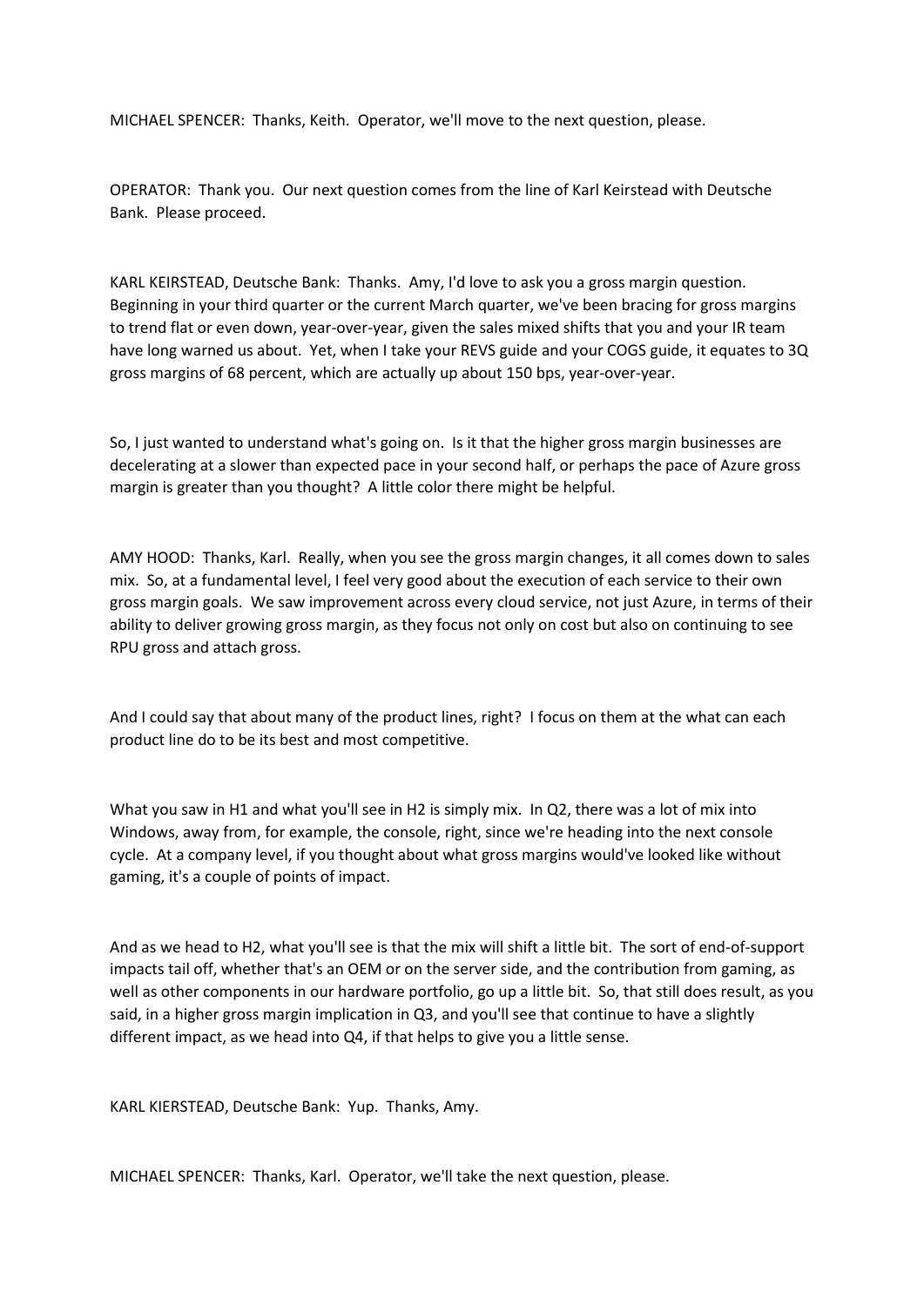OPERATOR: Thank you. Our next question comes from the line of Heather Bellini with Goldman Sachs. Please proceed.

HEATHER BELLINI, Goldman Sachs: Great, thank you. I just wanted to follow up on a little bit what Karl was just asking relating to gross margins. I was wondering if you could maybe help us think about the mix between PaaS and IaaS and kind of what -- if you can give us a sense of the mix shift, or just kind of how that's been trending.

But also, I wanted to ask about -- you know, it's been unbelievable. Every quarter, you're able to call out material gross margin improvements in Azure. And I guess, ultimately, what I'm asking is, given the success you've seen there, has your view for -- you know, if you look two-to-three years down the road, do you just think Azure's going to be a higher gross margin business than maybe what you would've thought three years ago?

AMY HOOD: Specifically on Azure, I think the Azure gross margins are trending where we thought they would trend, actually, on the IaaS and PaaS layer, and they're trending where we thought they would trend on the per-user like assets. And what you're seeing is continued improvement on that trend line that we expected.

But you'll also see, as we go forward in time, those improvements will slow at the IaaS and PaaS layer. It'll get better, but the nature and the sort of rate of improvement will slow, and you'll see that increasing mix toward IaaS and PaaS, and away from the per-user, just as in terms of the opportunity and the TAM.

So, over the long run, Heather, I think my view is unchanged, frankly, about what that should look like, and of course, over the same time period, how it would impact commercial cloud gross margins, all up.

But I think if you separate this from this gross margin implication, it goes to the fact of just how much revenue opportunity exists in cloud. And so, if we can continue to capture the revenue growth, continue to meet customer needs and scenarios, pick and thoughtfully invest in industry-level solutions to grow those things, I worry less about the mechanics of the GM, which can continue to improve by service, and more really about our opportunity to grow revenue.

SATYA NADELLA: Yeah, and I would say, when we think about whether it's our R&D and operating leverage there, or sales, or capex for the cloud, we don't sort of separate out these categories of IaaS, PaaS and even SaaS. I mean, just to put it practically for you, we might do an infrastructure service around IoT. We then have PaaS services around IoT. We have apps around IoT and Dynamics 365. Similarly, we have the xCloud and Game Pass subscriptions, and we have the streaming capability in Azure.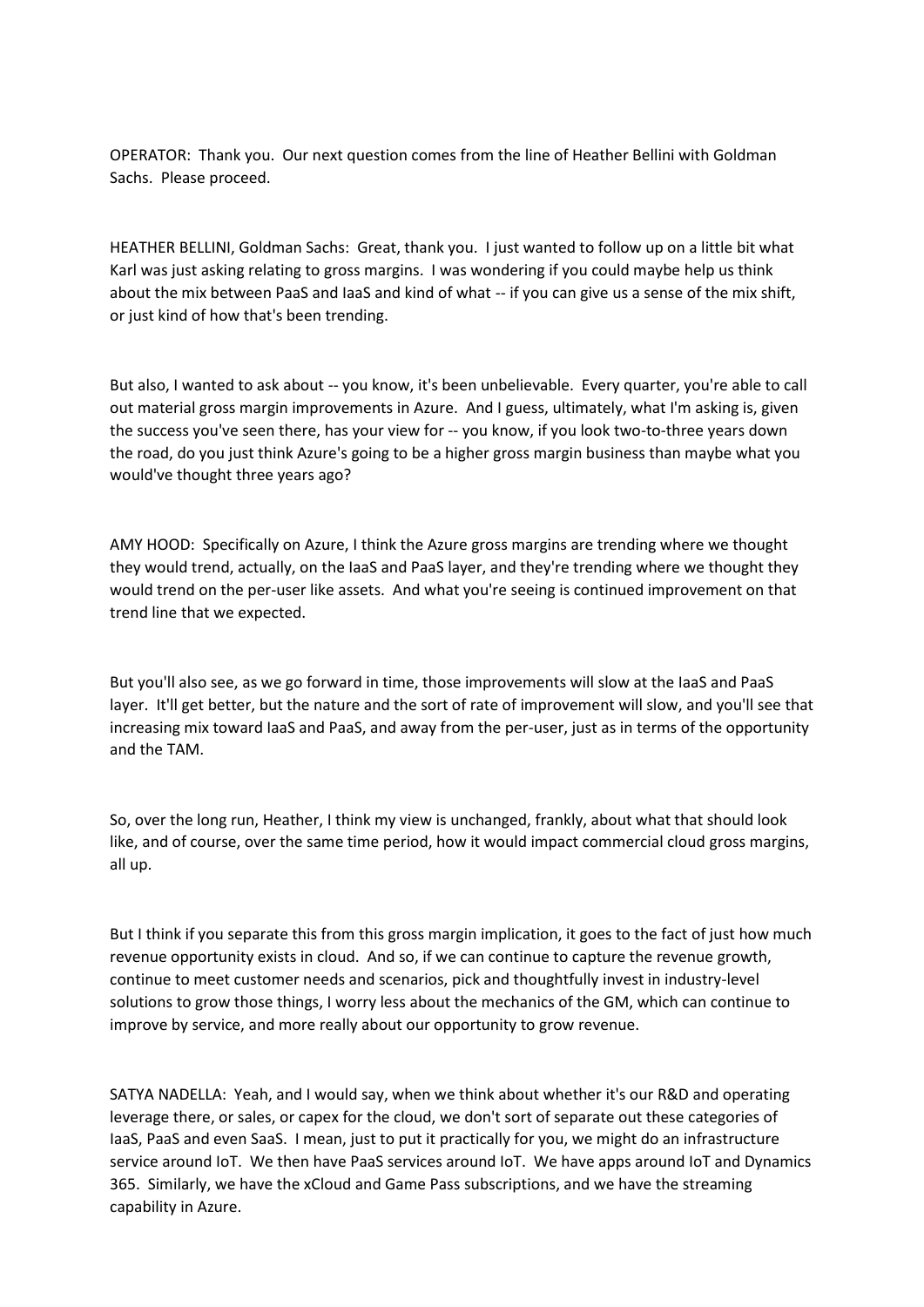So, we think about our investments holistically, in that sense, and I think that's what's going to define the long-term margin profile of our company, is how well we manage all the layers and collectively get leverage across the investment.

HEATHER BELLINI, Goldman Sachs: Very helpful, thank you.

MICHAEL SPENCER: Thanks, Heather. Operator, we'll take the next question, please.

OPERATOR: Thank you. Our next question comes from the line of Brent Thill with Jefferies. Please proceed.

BRENT THILL, Jefferies: Thanks. Amy, you call up the strength of on-premise software. I'm just curious. I know you have the tailwind from the expiration, but maybe talk through some of the other drivers that you're seeing in the business that's causing such great growth, even on the on-premise as the cloud continues to grow.

AMY HOOD: Thanks, Brent. You know, what we've seen, and it's been relatively consistent, is the drivers on the on-prem side have absolutely been the hybrid value prop, and also premium. And they're actually related because, ultimately, the real things that we've seen that has value for customers is that flexibility. And so, the flexibility to deploy where they need it and when they need it, and if that makes sense on the edge, which some people may call on-prem, and whether that makes sense in the cloud, which people may call Azure, we're relatively indifferent, as long as it meets the customer solution in the way that the solution demands.

And so, that hybrid value prop, and you start to see that flexibility in the datapoint I gave, which is that a third of the Windows and SQL Server customers are already starting to use that right to be able to take advantage of that flexibility for their workload solutions.

And so, those trends, I see as relatively durable, and it's all we've talked about, I think, now for a number of years. And you know, if we think about the sort of end-of-support and the tail on that, it was probably two points on IC for the quarter, as I called out, so I feel very good about the underlying trajectory.

BRENT THILL, Jefferies: Thanks.

MICHAEL SPENCER: Thanks, Brent. Operator, we'll move to the next question, please.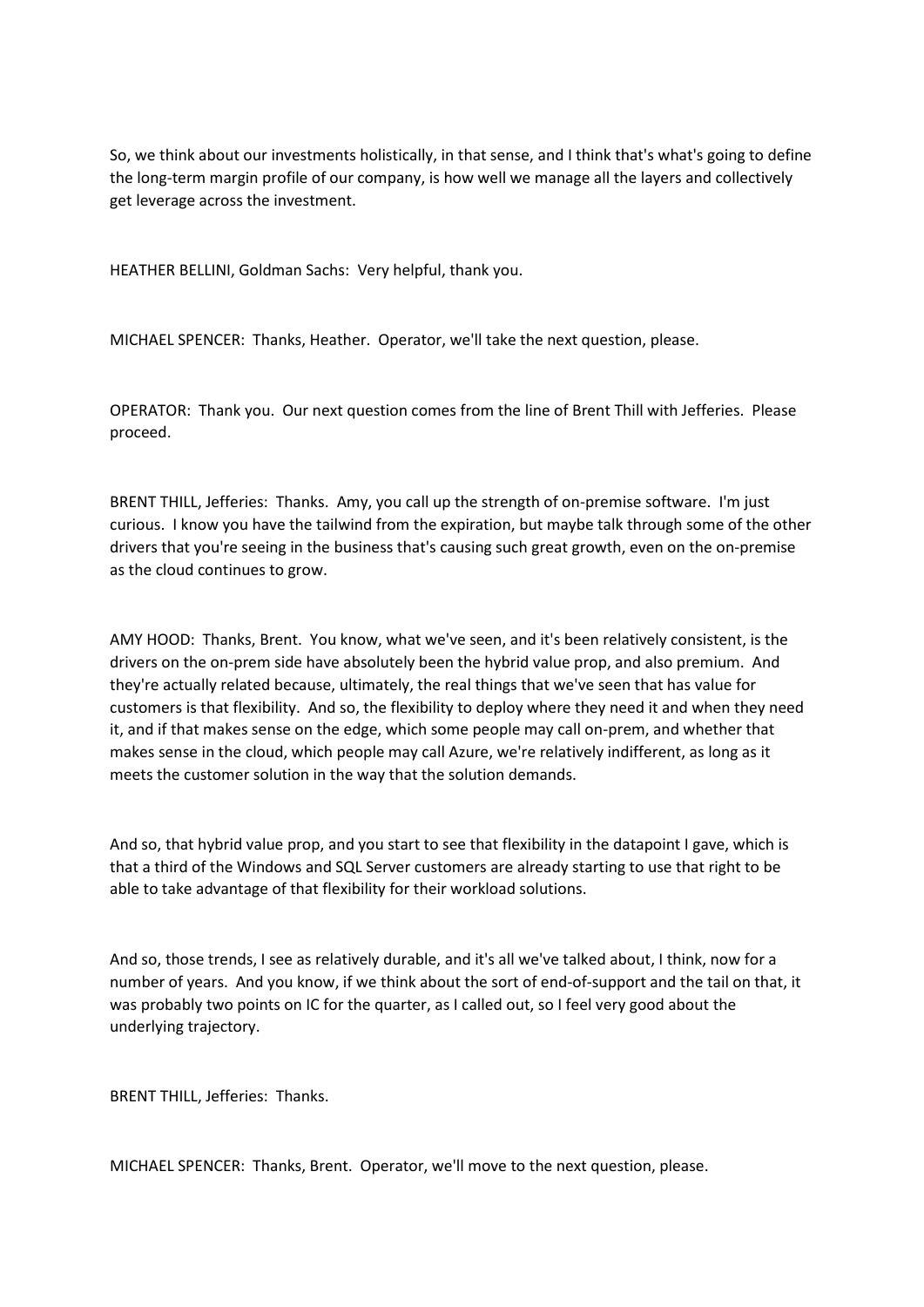OPERATOR: Thank you. Our next question comes from the line of Mark Murphy at JPMorgan. Please proceed.

MARK MURPHY, JPMorgan: Yes, thank you. Satya, a few quarters ago, you had commented that Teams is the fastest-growing app in the company's history. Wondering if you could clarify if that is a reference to daily active user growth or bookings impact, or is that a comment on user engagement and the time being spent in Teams, or some other criteria?

As well, Amy, wondering if you could offer any kind of directional thoughts on just how to model the Windows OEM line, post-Windows 7 end-of-support and going into fiscal year '21, and any high-level thoughts on how you think that could trend, versus what happened in the prior cycle?

SATYA NADELLA: Yeah, thanks for the question, Mark. My comment was mostly around deployment, engagement, the depth of engagement. There are very few types of products which have these platform effects. Teams is the scaffolding that is obviously related to messaging, which has significant usage. It's also driving usage of the rest of Office because the rest of Office gets integrated in usage patterns around channels. It's obviously used in meetings. It's also the place where business process workflows in context of messaging happen, and both for knowledge workers and first line workers.

So, when I look at all of that cumulative effect, it's much broader than any other user experience scaffolding, and in terms of its ability to drive that type of platform effect and engagement. So, we're excited about, and we continue to see that, and you saw that in my remarks, as well.

AMY HOOD: And to your question on OEM, I think what's important is if you try to take out, which is challenging, some of the comments we've had on either chip supply constraints or some of the uncertainty related to the public health situation in China, you would say what we have, in terms of what the cycle would look like compared to prior cycle ends, it would actually be quite similar, if not - - we probably have a little more opportunity in the mid and small business segment to have the tail last a little longer, probably, than it did the last time.

So, we feel very good. We'll still need to work through that, as we work through both of the situations I've talked about, frankly, now, for quite a few quarters, and then looking forward. So, we'll continue to give you guidance on what we see in the market each quarter.

MARK MURPHY, JPMorgan: Thank you very much.

MICHAEL SPENCER: Thanks, Mark. Operator, we'll take the next question, please.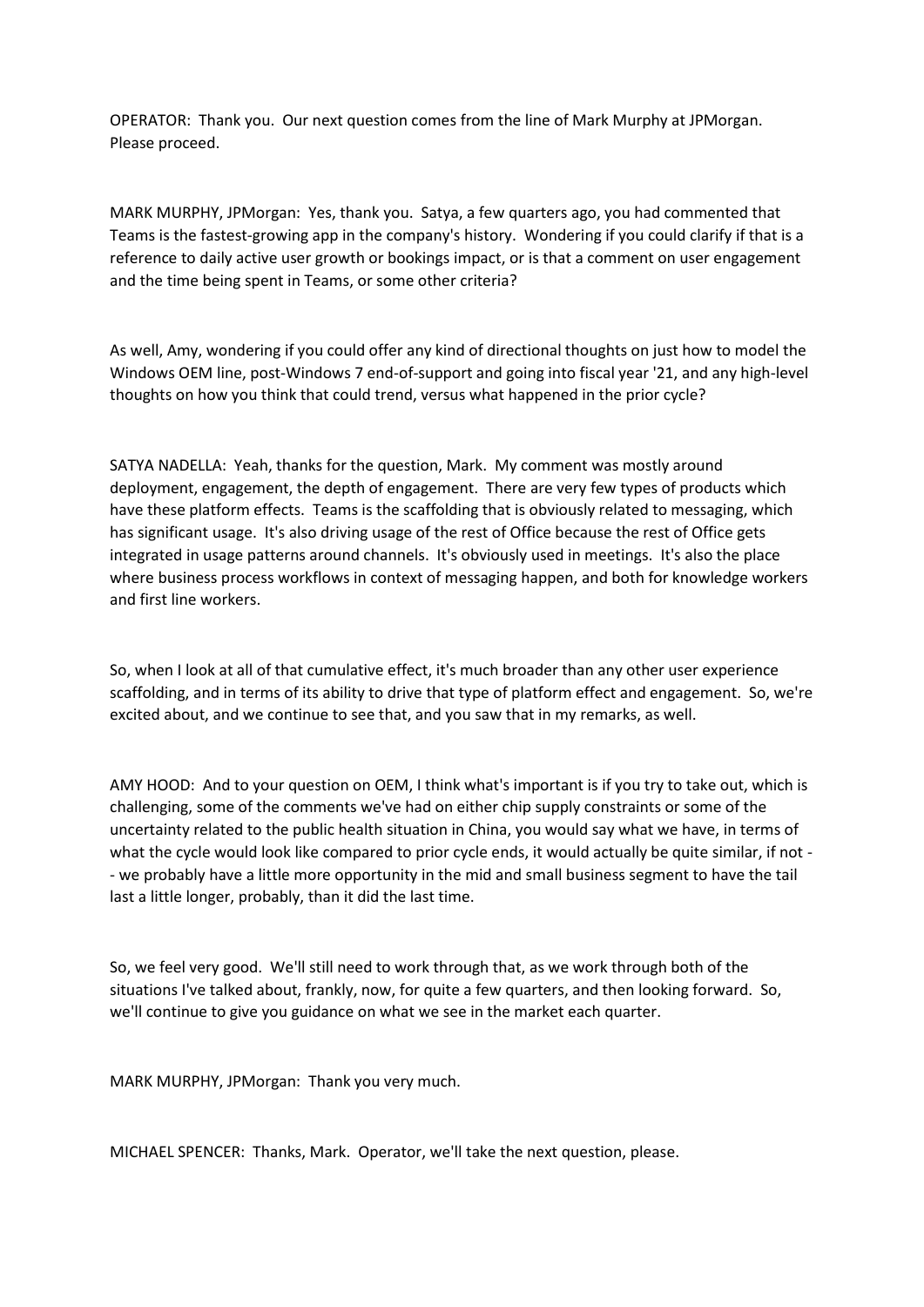OPERATOR: Thank you. Our next question comes from the line of Brad Reback with Stifel. Please proceed.

BRAD REBACK, Stifel: Great, thanks very much. Amy, you've mentioned a couple of times this evening about one-third of customers using hybrid rights. Within that customer base, any sense of what percent of workloads that represents for those clients? Thanks.

AMY HOOD: Brad, there's not really a good way for me to know that. For me, the way I think about this is as top of funnel. It means that we've got solutions or workloads where all the corporate developers that Satya mentioned are really starting to make that transition and making decisions for themselves about how they use Azure and how they get to experience it.

For me, that is a great sign. We've always said a lot of these hybrid user rights were about investing in skilling and learning, and teaching the environment, and having the adoption happen for the workloads that make the most sense. And then, we can continue to partner with customers to help them through this process and continue to have more meaningful workload transition.

So, for us, I think I tend to start at the top and say if we've got more going into the funnel, more opportunities to partner with customers, that's a good thing.

BRAD REBAK, Stifel: Great, thank you.

MICHAEL SPENCER: Thanks, Brad. Operator, we'll take our last question now, please.

OPERATOR: Thank you. Our last question will come from the line of Phil Winslow with Wells Fargo. Please proceed.

PHIL WINSLOW, Wells Fargo: Hey, thanks for taking my question, and congrats on a great quarter. I just wanted to focus in on Dynamics, I guess a question for Amy and Satya. I mean, Amy, you called out both seat growth but also increasing attach of multiple products within Dynamics driving that growth rate. I'm wondering if you could help to sort of parse that out.

And to Satya, when you think about just SaaS in general, how important is sort of Dynamics to the overall Microsoft strategy, particularly with what you're trying to do with the AI platform in Azure, because obviously, over the past 12 months, we've seen rollouts of some of those insights -- you know, AI products where you can use the Dynamics data, but also data from Salesforce, Windesk, etcetera, but as a sort of Sidecar there? So, I'm wondering if you could sort of walk us through just sort of the applications strategy, and then that in the context of what you're trying to do in the AI world.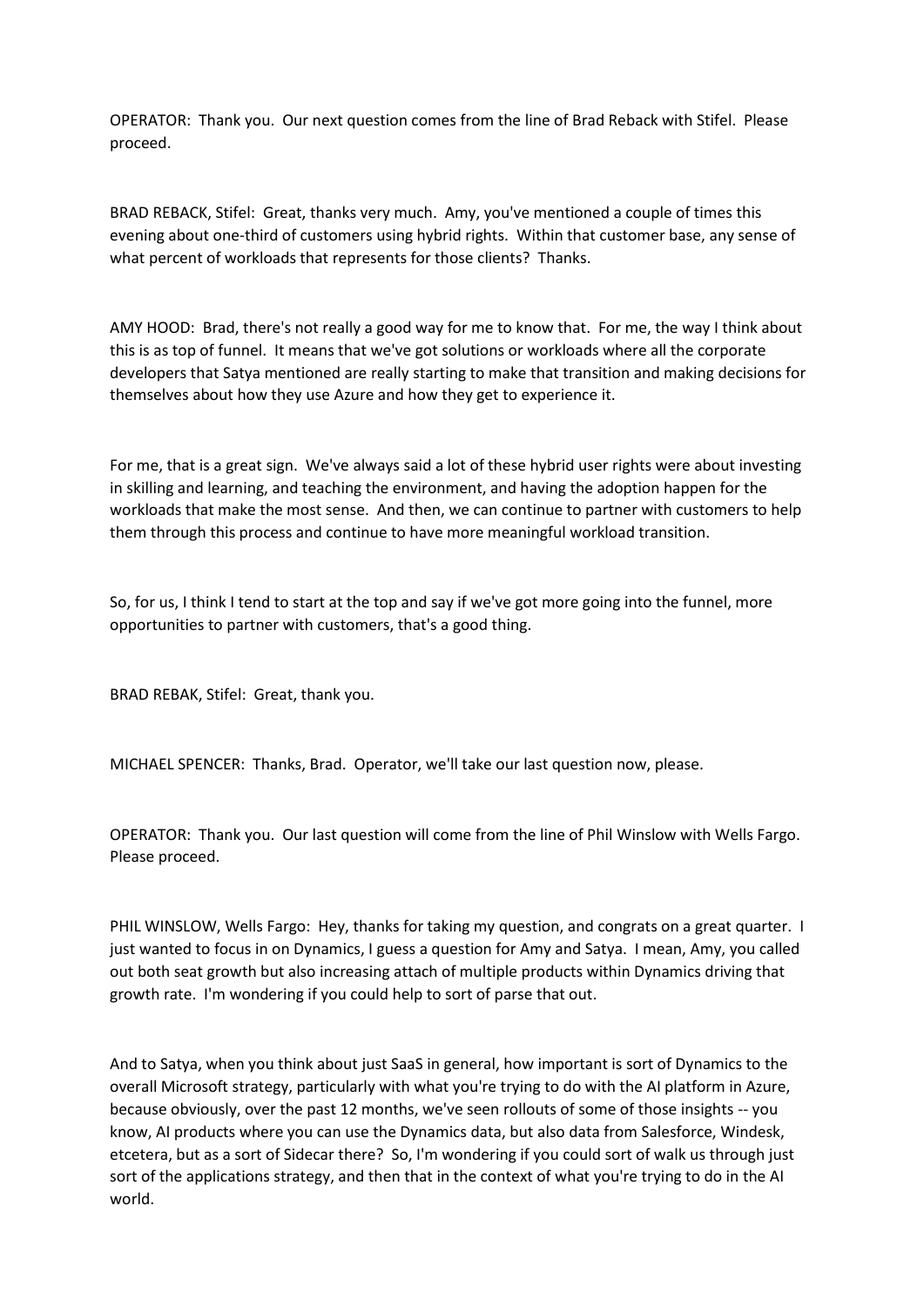SATYA NADELLA: Yeah. Great, thanks, Phil, for the question. Let me start, and then, Amy. I mean, we are very excited about what's happening with Dynamics 365, in particular, because when I look at what the world needs is it needs a business application suite that is more comprehensive that can turn what is the real currency of this next era, which is data, into predictions, insights, and automation without boundaries.

I mean, take even the Canada Goose example that I had in my remarks, which is actually a fascinating story of how they've been able to take the end-to-end nature of Dynamics 365 and really bring together their manufacturing, wholesale and retail operations to the next level of efficiency. That's I think what is needed.

And the way we have architected it on top of Azure, it's cloud-native in terms of its use of databases. For example, all these insights modules I referenced and you've referenced are all built on Azure Synapse, so it's sort of deeply integrated into Azure. It integrates into LinkedIn. It integrates into Microsoft 365. Power Platform; the extensibility model for both Microsoft 365 and Dynamics is the same, which is Power Platform.

And that's a pretty -- there's no such thing as a canonical business, and no such thing as a canonical business over time, right? Business processes change. The question is how rapidly can people and domain experts keep up with the change. And that's where Dynamics 365 absolutely shines. So, we're excited about what's happening there.

To your mentioned point about Sidecar, we think that's a very legitimate use case. There is a new category, in fact, and a new race starting with CDP, and we're leading. And so, I feel excited about that, as well.

AMY HOOD: And to your question on how the Dynamics 365 -- sort of the excitement we have, when I think about the comment I made around adding workloads, what's so important about what Satya just talked about is how this reaches into new budgets for us, new opportunity for us in terms of being able to tap growth that we had not been able to access before.

And the way I tend to think about that is not dissimilar from how I think of most per-seat businesses. You add a seat and then you add workloads, and the more you can do that in terms of tapping into new budgets, that's a great opportunity for us. So, I think that's a frame that I'll start to talk a little bit more about as we learn more about Dynamics 365 and its momentum. This is another place I will call out where I do think we'll sort of focus and continue to make some investments in H2, based on the momentum we have seen in H1.

PHIL WINSLOW, Wells Fargo: Great. Thanks, guys.